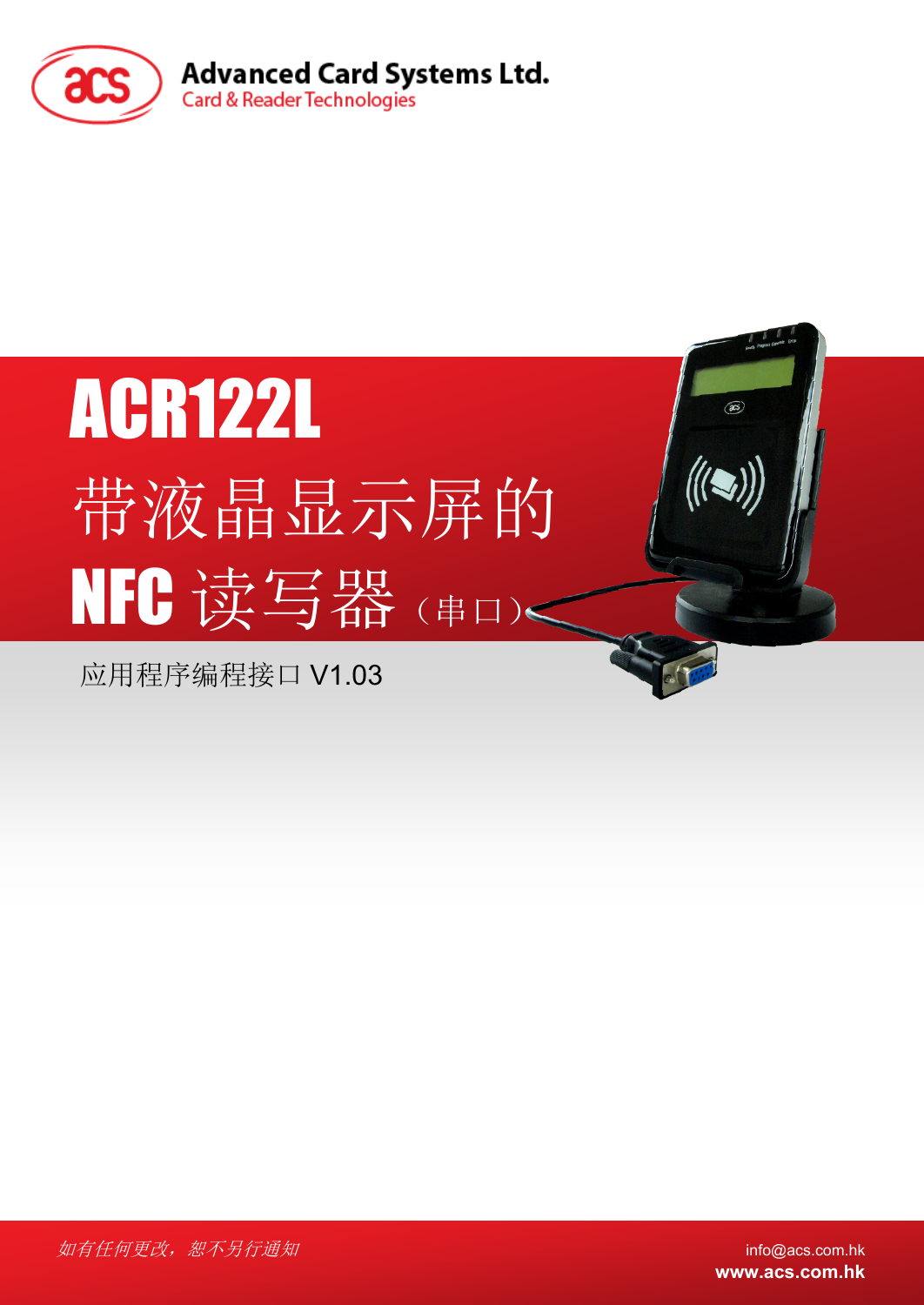

# 目录

| 1.0. |        |    |
|------|--------|----|
| 2.0. |        |    |
| 3.0. |        |    |
|      |        |    |
|      | 3.1.1. |    |
|      | 3.1.2  |    |
|      |        |    |
|      | 3.2.1. |    |
|      |        |    |
|      |        |    |
|      | 3.3.1. |    |
|      |        |    |
|      |        |    |
|      |        |    |
|      |        |    |
|      |        |    |
|      |        |    |
|      |        |    |
|      |        | 25 |
|      |        | 26 |
|      |        |    |

# 图目录

| 图 |  |  | ACR122L 库架构设+<br>- 一一大19 以 n ……. |  |
|---|--|--|----------------------------------|--|
|---|--|--|----------------------------------|--|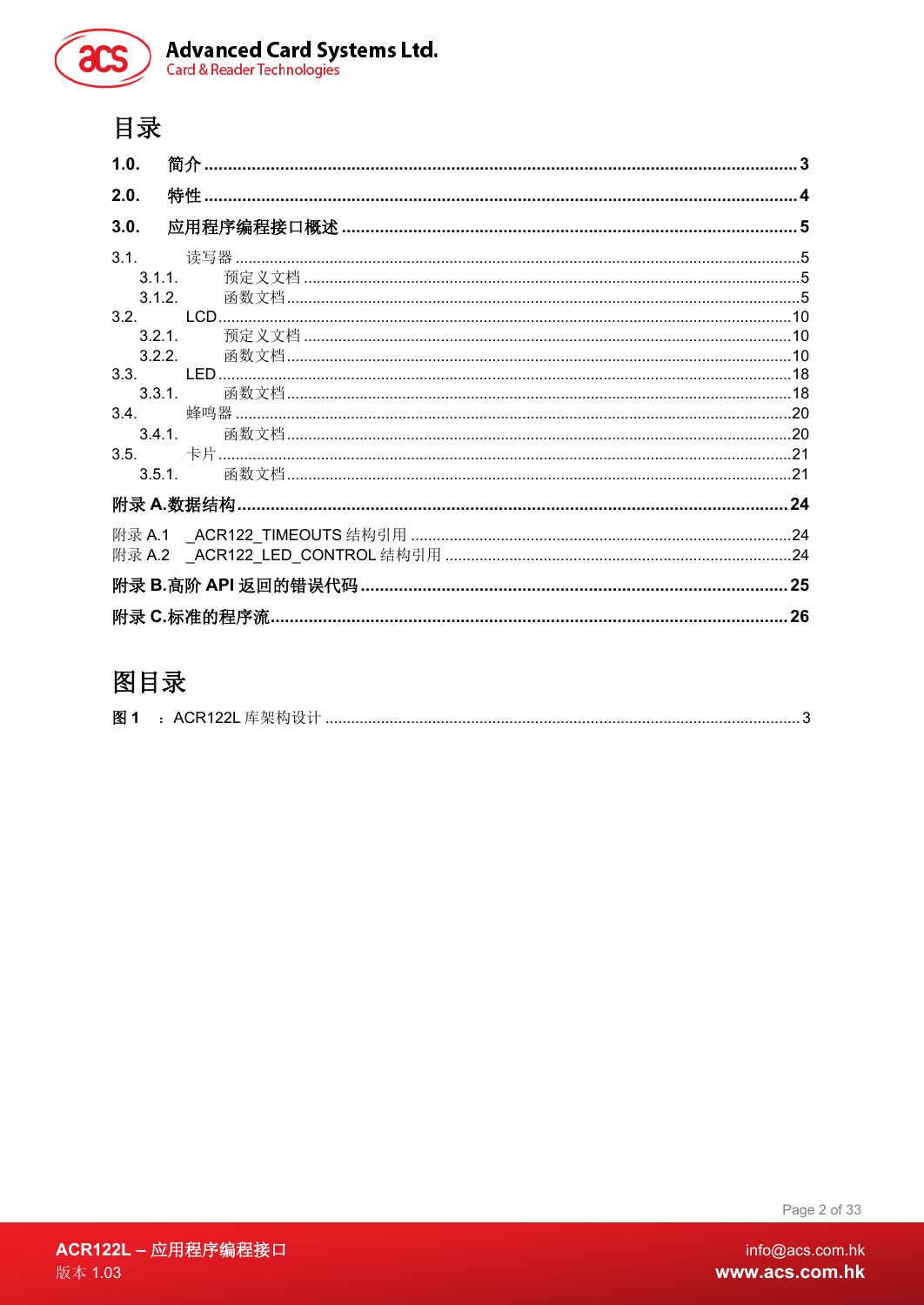

# <span id="page-2-0"></span>**1.0.**简介

本手册介绍了如何使用 ACR122L 软件接口进行 ACR122L 读写器应用程序的开发。此软件接口以 32 位和 64 位动态链接库(DLL)的形式提供,可以通过当前流行的开发工具进行编程,其中包括 Java、 Delphi、Visual Basic、Visual C++、Visual C#和 Visual Basic .NET。

ACR122L 可以通过 RS-232 接口与电脑进行连接。

ACR122L 库的架构设计可视化为下图:



<span id="page-2-1"></span>图**1** :ACR122L 库架构设计

Page 3 of 33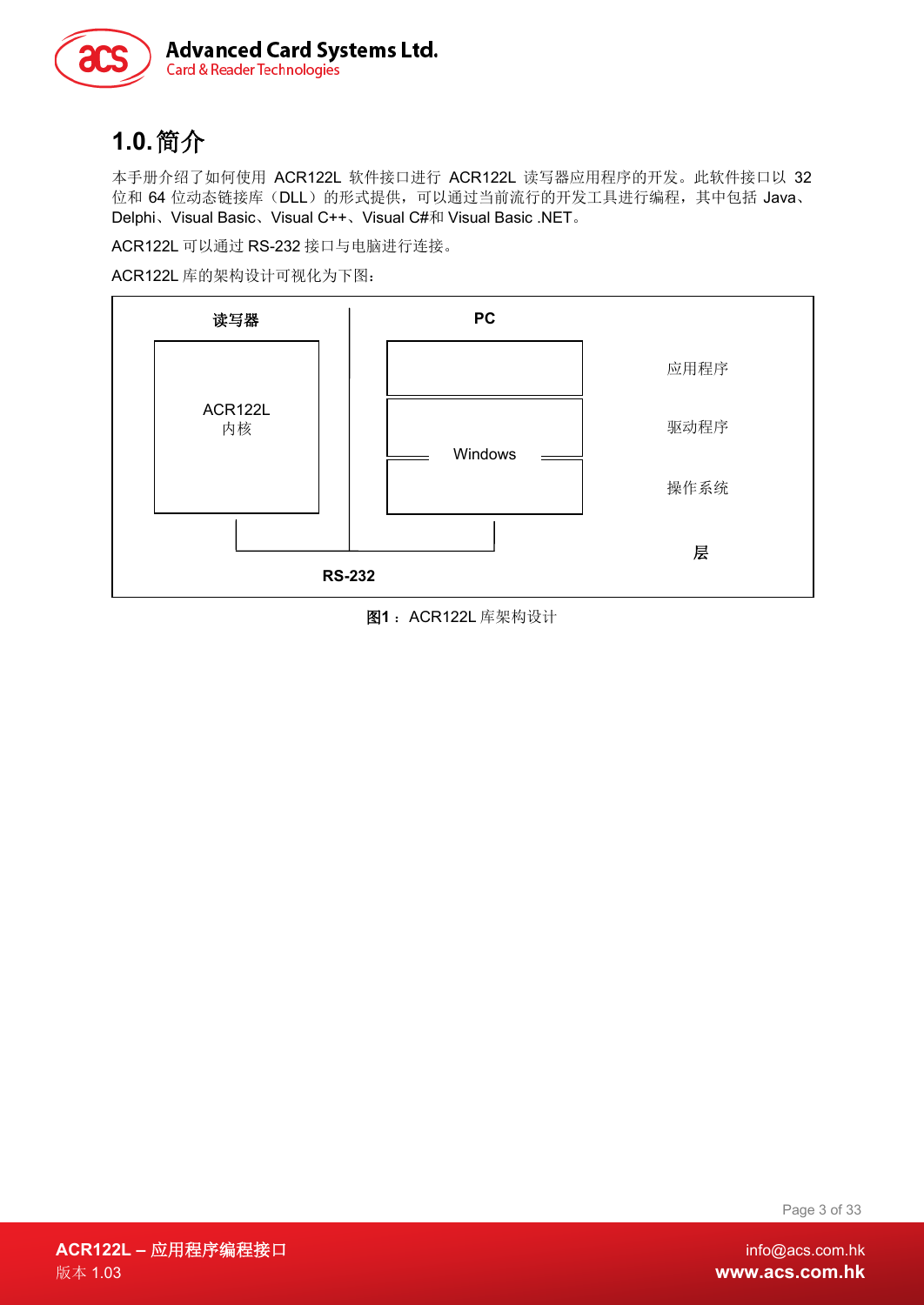

# <span id="page-3-0"></span>**2.0.**特性

- RS-232 串行接口: 波特率 = 9600 or 115200 bps, 8-N-1
- 7V 直流适配器供电
- 仿 CCID 架构(二进制格式)
- 智能卡读写器:
	- o 读写速率高达 424 kbps
	- o 内置天线用于读写非接触式标签,读取智能卡的距离可达 50 mm(视标签的类型而定)
	- o 支持 ISO 14443 第 4 部分 A 类和 B 类卡、MIFARE 卡、FeliCa 卡和全部 4 种 NFC (ISO/IEC 18092)标签
	- o 内建防冲突特性(任何时候都只能访问 1 张标签)
	- o 3 个符合 ISO 7816 标准的 SAM 卡槽
- 内置外围设备:
	- o 2 行图形液晶显示屏,可进行交互操作(如上下、左右滚动)并支持多种语言(中文、英 语、日语和多种欧洲语言)
	- o 4 个用户可控的 LED 指示灯
	- o 1 个用户可控的蜂鸣器
- 符合下列标准:
	- o ISO 14443
	- o CE
	- o FCC
	- o VCCI
	- o RoHS

Page 4 of 33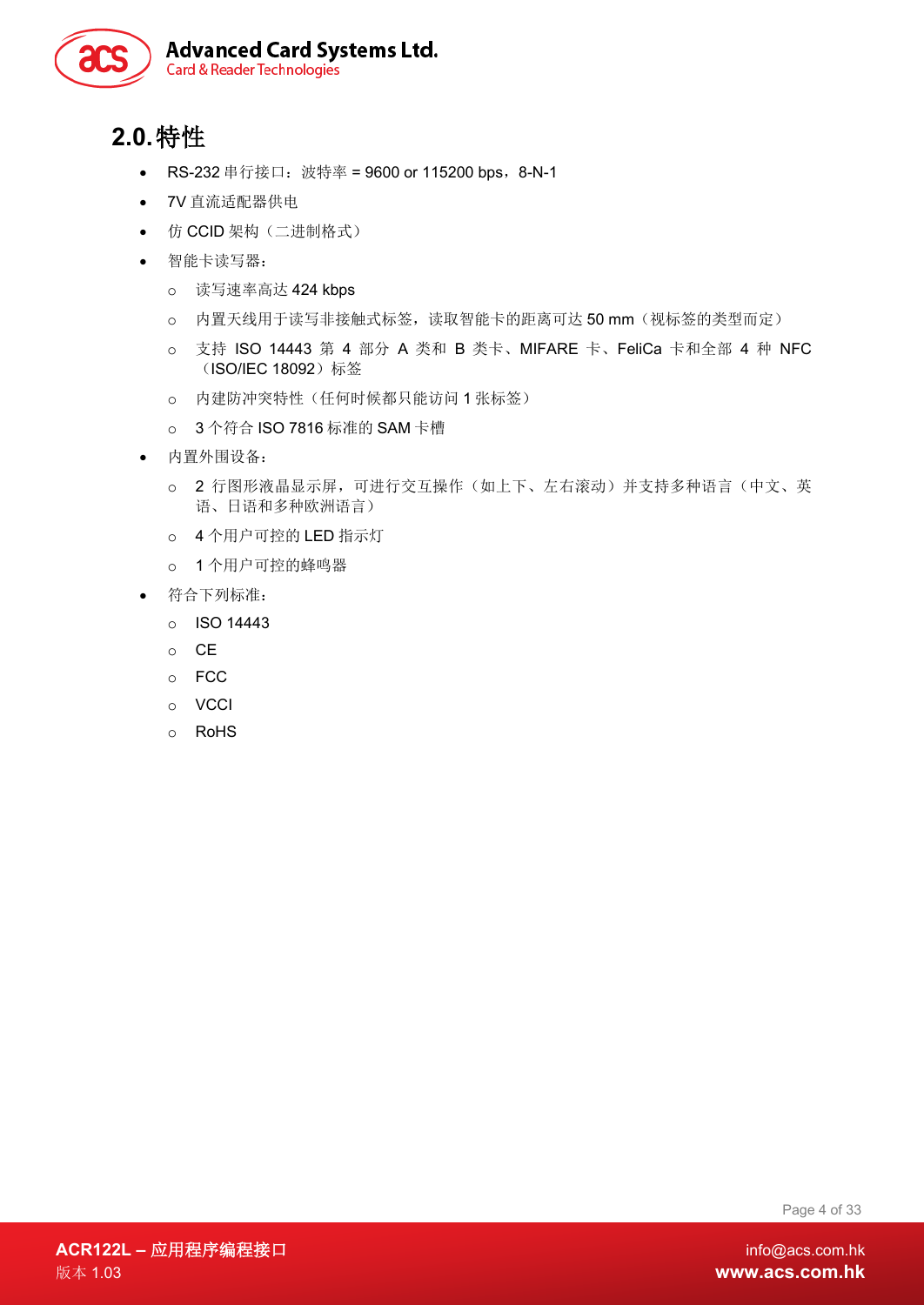

### <span id="page-4-0"></span>**3.0.**应用程序编程接口概述

ACR122L 的 DLL 是一套供应用软件使用的高阶函数。它提供了一致的 API(应用程序编程接口)供各 个程序调用,既可以操作 ACR122L,也可以操作相应的卡片。DLL 通过操作系统提供的通信端口与 ACR122L 进行通信。

ACR122L API 定义了访问 ACR122L 的通用方式。应用程序可以通过接口函数启用 ACR122L 并对出示 的卡片进行操作。

我们提供了头文件"ACR122.h"供程序开发人员使用,其中包含此文档介绍的所有函数原型和宏。

### <span id="page-4-1"></span>**3.1.** 读写器

### <span id="page-4-2"></span>**3.1.1.** 预定义文档

#### **3.1.1.1. ACR122\_GetFirmwareVersion** 和 **ACR122\_GetFirmwareVersionA**

如果定义了 Unicode, ACR122 GetFirmwareVersion 函数将扩展为 ACR122\_GetFirmwareVersionW()函数。否则将扩展为 ACR122\_GetFirmwareVersionA()函数 。

#define ACR122\_GetFirmwareVersion ACR122\_GetFirmwareVersionA

### **3.1.1.2. ACR122\_Open** 和 **ACR122\_OpenA**

如果定义了 UNICODE, ACR122\_Open 函数将扩展为 ACR122\_OpenW()函数。否则将扩展为 ACR122 OpenA()函数。

#define ACR122\_Open ACR122\_OpenA

### <span id="page-4-3"></span>**3.1.2.** 函数文档

#### **3.1.2.1. ACR122\_OpenA**

此函数用于打开读写器并返回一个句柄值作为引用。

DWORD WINAPI ACR122 OpenA ( LPCSTR portName, LPHANDLE phReader  $)$ 

| 参数             |                                                        | 说明                                            |
|----------------|--------------------------------------------------------|-----------------------------------------------|
| [in] portName  | 端口名称"\\.\COM1" 表示读写器连接到 Windows 的<br>COM1 <sub>°</sub> |                                               |
| [out] phReader | 指向 HANDLE 变量的指针                                        |                                               |
|                | ERROR SUCCESS                                          | 操作成功完成。                                       |
| 返回值            | Failure                                                | 错误代码。请参阅 Windows<br>API 错误代码和 ACR122 错误<br>代码 |

Page 5 of 33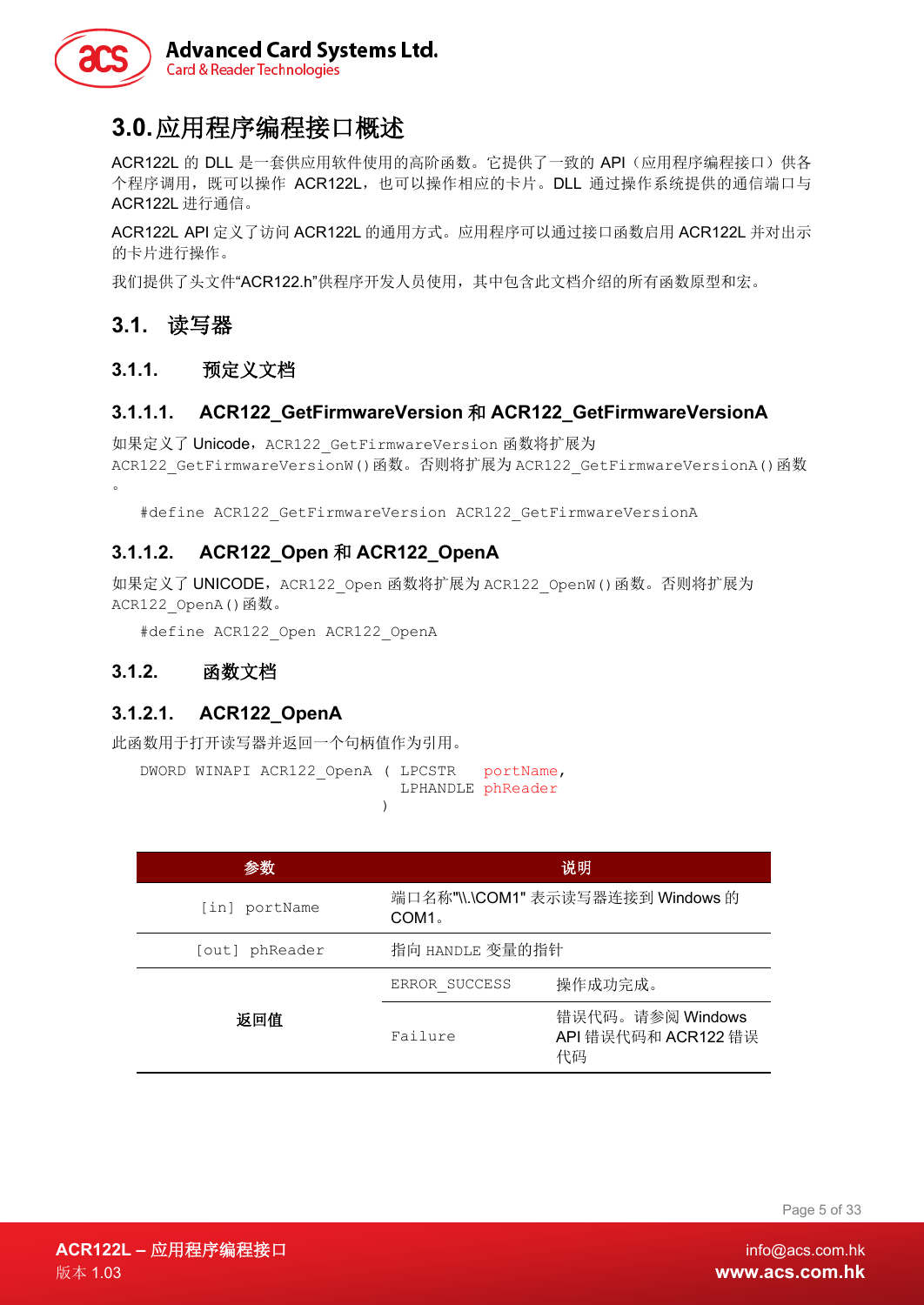

### **3.1.2.2. ACR122\_OpenW**

此函数用于打开读写器并返回一个句柄值作为引用。

DWORD WINAPI ACR122\_OpenW ( LPCWSTR portName, LPHANDLE phReader  $)$ 

| 参数             | 说明                |                                               |
|----------------|-------------------|-----------------------------------------------|
| [in] portName  | COM1 <sub>°</sub> | 端口名称"\\.\COM1" 表示读写器连接到 Windows 的             |
| [out] phReader | 指向 HANDLE 变量的指针   |                                               |
|                | ERROR SUCCESS     | 操作成功完成。                                       |
| 返回值            | Failure           | 错误代码。请参阅 Windows<br>API 错误代码和 ACR122 错误<br>代码 |

### **3.1.2.3. ACR122\_Close**

此函数用于关闭读写器并释放资源。

DWORD WINAPI ACR122\_Close ( HANDLE hReader )

| 参数              |                         | 说明                                            |
|-----------------|-------------------------|-----------------------------------------------|
| hReader<br>[in] | ACR122 Open () 函数返回的引用值 |                                               |
|                 | ERROR SUCCESS           | 操作成功完成。                                       |
| 返回值             | Failure                 | 错误代码。请参阅 Windows<br>API 错误代码和 ACR122 错误<br>代码 |

### **3.1.2.4. ACR122\_GetNumSlots**

此函数用于获取卡槽数。

```
DWORD WINAPI ACR122_GetNumSlots ( HANDLE hReader, 
                       LPDWORD pNumSlots
)
```

| 参数              | 说明                                  |  |
|-----------------|-------------------------------------|--|
| [in] hReader    | ACR122 Open () 函数返回的引用值             |  |
| [out] pNumSlots | 指向一个 DWORD 变量的指针, 该变量用于接收返回的卡<br>槽数 |  |
| 返回值             | 操作成功完成。<br>ERROR SUCCESS            |  |

Page 6 of 33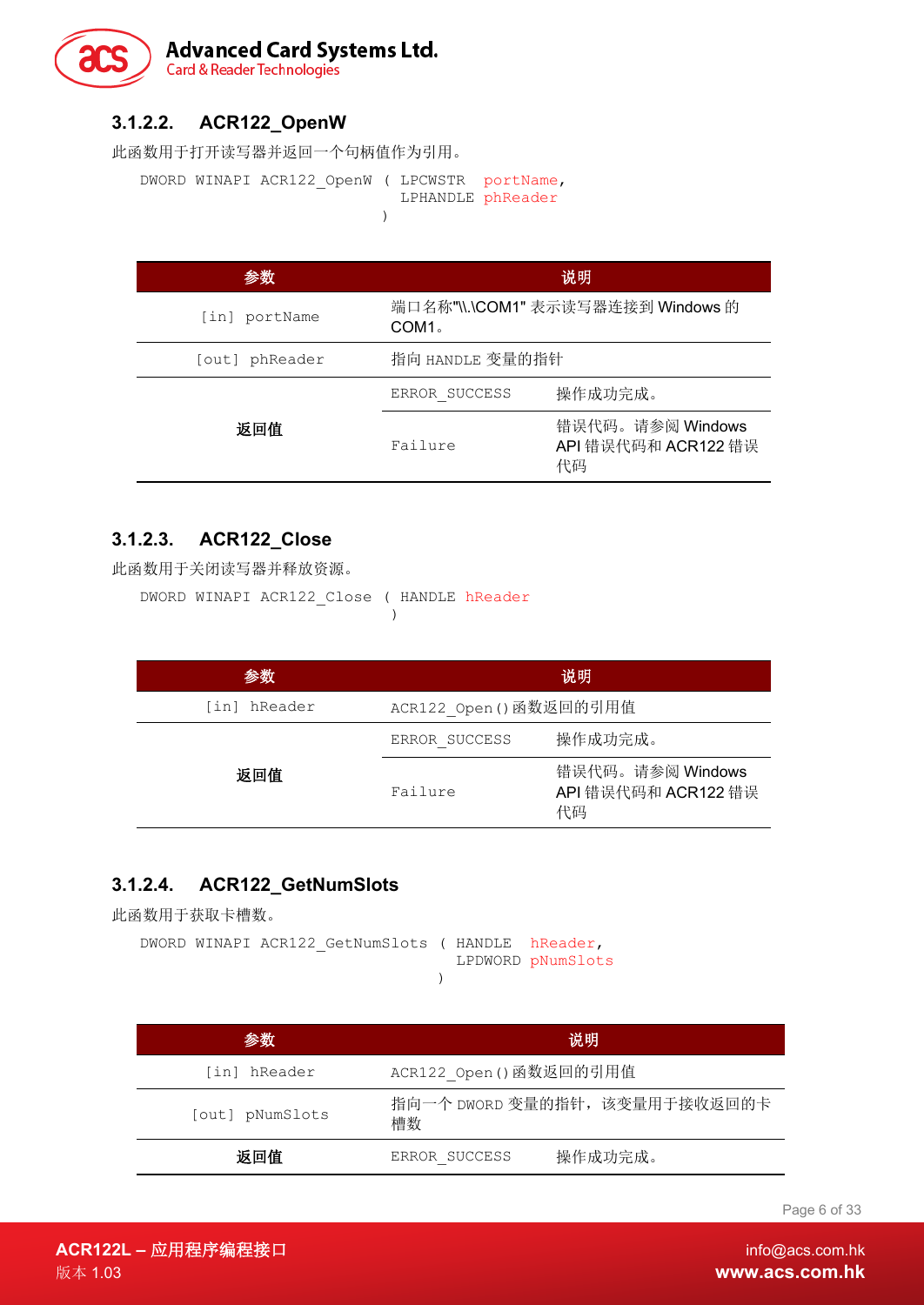

| 参数 |         | 说明                                        |
|----|---------|-------------------------------------------|
|    | Failure | 错误代码。请参阅 Windows API<br>错误代码和 ACR122 错误代码 |

### **3.1.2.5. ACR122\_GetBaudRate**

此函数用于获取读写器的通信波特率。

|  | DWORD WINAPI ACR122 GetBaudRate ( HANDLE hReader, |  |                   |
|--|---------------------------------------------------|--|-------------------|
|  |                                                   |  | LPDWORD pBaudRate |
|  |                                                   |  |                   |

| 参数              |                                        | 说明                                        |  |
|-----------------|----------------------------------------|-------------------------------------------|--|
| [in] hReader    | ACR122 Open () 函数返回的引用值                |                                           |  |
| [out] pBaudRate | 指向一个 DWORD 变量的指针, 该变量用于接收返回的通<br>信波特率。 |                                           |  |
|                 | ERROR SUCCESS                          | 操作成功完成。                                   |  |
| 返回值             | Failure                                | 错误代码。请参阅 Windows API<br>错误代码和 ACR122 错误代码 |  |

### **3.1.2.6. ACR122\_SetBaudRate**

此函数用于设定读写器的通信波特率。ACR122L 支持 9600 bps 和 115200 bps 的通信波特率。

DWORD WINAPI ACR122 SetBaudRate ( HANDLE hReader, DWORD baudRate )

| 参数            | 说明                            |                                           |
|---------------|-------------------------------|-------------------------------------------|
| [in] hReader  | ACR122 Open () 函数返回的引用值       |                                           |
| [in] baudRate | 波特率必须为 9600 bps 或 115200 bps。 |                                           |
|               | ERROR SUCCESS                 | 操作成功完成。                                   |
| 返回值           | Failure                       | 错误代码。请参阅 Windows API<br>错误代码和 ACR122 错误代码 |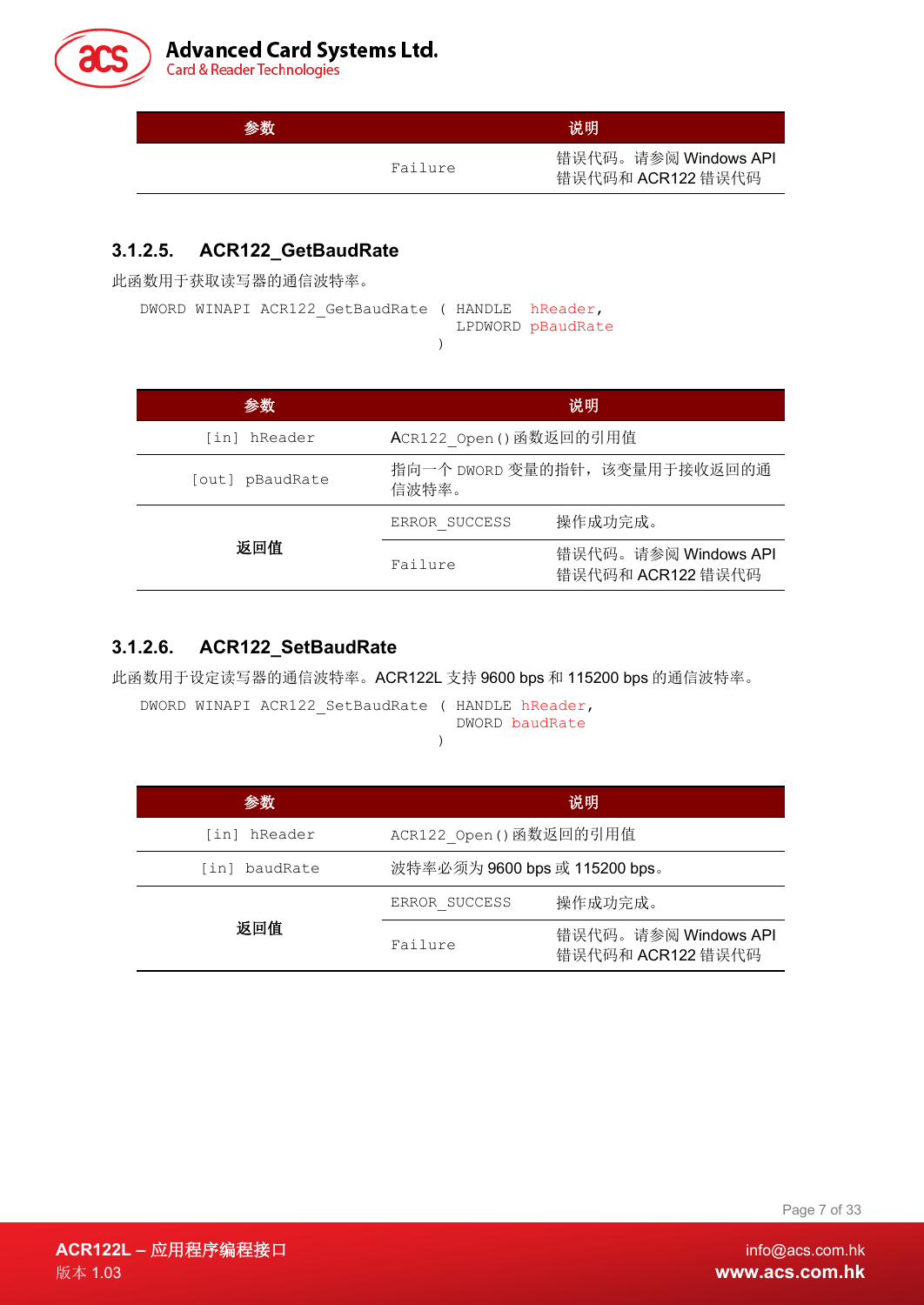

### **3.1.2.7. ACR122\_GetTimeouts**

此函数用于获取读写器状态操作与应答操作的超时参数。

```
DWORD WINAPI ACR122_GetTimeouts ( HANDLE hReader,
                     PACR122_TIMEOUTS pTimeouts
 )
```

| 参数              | 说明                                               |                                           |
|-----------------|--------------------------------------------------|-------------------------------------------|
| [in] hReader    | ACR122 Open () 函数返回的引用值                          |                                           |
| [out] pTimeouts | 指向一个 ACR122 TIMEOUTS 结构体的指针, 该结构用<br>于接收返回的超时信息。 |                                           |
|                 | ERROR SUCCESS                                    | 操作成功完成。                                   |
| 返回值             | Failure                                          | 错误代码。请参阅 Windows API<br>错误代码和 ACR122 错误代码 |

注:关于 *PACR122\_TIMEOUTS*,请参阅 [附录](#page-23-1) *A.1 - \_ACR122\_TIMEOUTS* 结构引用。

### **3.1.2.8. ACR122\_SetTimeouts**

此函数用于设定读写器状态操作与应答操作的超时参数。

```
DWORD WINAPI ACR122 SetTimeouts ( HANDLE hReader,
                            const PACR122_TIMEOUTS pTimeouts
                            )
```

| 参数             | 说明                                             |                                           |  |
|----------------|------------------------------------------------|-------------------------------------------|--|
| [in] hReader   | ACR122 Open () 函数返回的引用值。                       |                                           |  |
| [in] pTimeouts | 指向一个 ACR122 TIMEOUTS 结构体的指针, 该结构体<br>内包含了新的超时值 |                                           |  |
|                | ERROR SUCCESS                                  | 操作成功完成。                                   |  |
| 返回值            | Failure                                        | 错误代码。请参阅 Windows API<br>错误代码和 ACR122 错误代码 |  |

注:关于 *PACR122\_TIMEOUTS*,请参阅 [附录](#page-23-1) *A.1 - \_ACR122\_TIMEOUTS* 结构引用。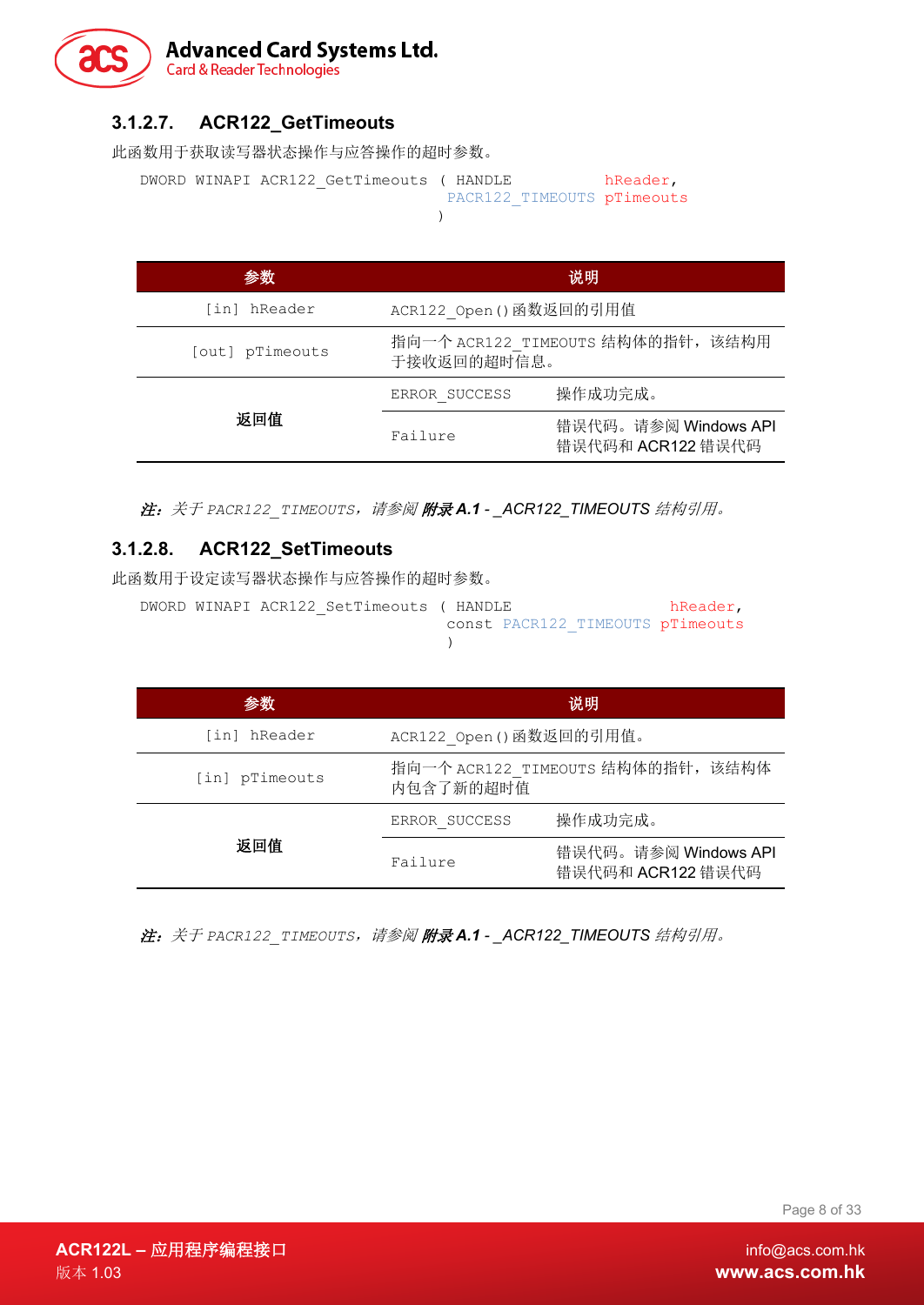# **Advanced Card Systems Ltd.**<br>Card & Reader Technologies

### **3.1.2.9. ACR122\_GetFirmwareVersionA**

此函数用于获取卡槽的固件版本号(以 ANSI 字符串形式表示)。

```
DWORD WINAPI ACR122 GetFirmwareVersionA ( HANDLE hReader,
                                         DWORD slotNum,
                                         LPSTR firmwareVersion,
                                         LPDWORD pFirmwareVersionLen
                                         )
```

| 参数                            | 说明                                    |                                           |  |  |
|-------------------------------|---------------------------------------|-------------------------------------------|--|--|
| [in] hReader                  | ACR122 Open()函数返回的引用值。                |                                           |  |  |
| [in] slotNum                  | 卡槽号。                                  |                                           |  |  |
| [out] firmwareVersion         | 指向缓冲区的指针, 该缓冲区用于接收从读写器返回的<br>固件版本。    |                                           |  |  |
| [in, out] pFirmwareVersionLen | 固件版本参数的长度(字节数), 并且接收实际从读写<br>器收到的字节数。 |                                           |  |  |
|                               | ERROR SUCCESS                         | 操作成功完成。                                   |  |  |
| 返回值                           | Failure                               | 错误代码。请参阅 Windows API<br>错误代码和 ACR122 错误代码 |  |  |

### **3.1.2.10. ACR122\_GetFirmwareVersionW**

此函数用于获取卡槽的固件版本号(以 Unicode 字符串形式表示)。

|  | DWORD WINAPI ACR122 GetFirmwareVersionW ( HANDLE hReader, |  |                             |
|--|-----------------------------------------------------------|--|-----------------------------|
|  |                                                           |  | DWORD slotNum,              |
|  |                                                           |  | LPWSTR firmwareVersion,     |
|  |                                                           |  | LPDWORD pFirmwareVersionLen |
|  |                                                           |  |                             |

| 参数                            | 说明                                    |                                           |  |
|-------------------------------|---------------------------------------|-------------------------------------------|--|
| [in] hReader                  | ACR122 Open () 函数返回的引用值               |                                           |  |
| [in] slotNum                  | 卡槽号。                                  |                                           |  |
| [out] firmwareVersion         | 指向缓冲区的指针, 该缓冲区用于接收从读写器返回的<br>固件版本。    |                                           |  |
| [in, out] pFirmwareVersionLen | 固件版本参数的长度(字节数), 并且接收实际从读写<br>器收到的字节数。 |                                           |  |
|                               | ERROR SUCCESS                         | 操作成功完成。                                   |  |
| 返回值                           | Failure                               | 错误代码。请参阅 Windows API<br>错误代码和 ACR122 错误代码 |  |

Page 9 of 33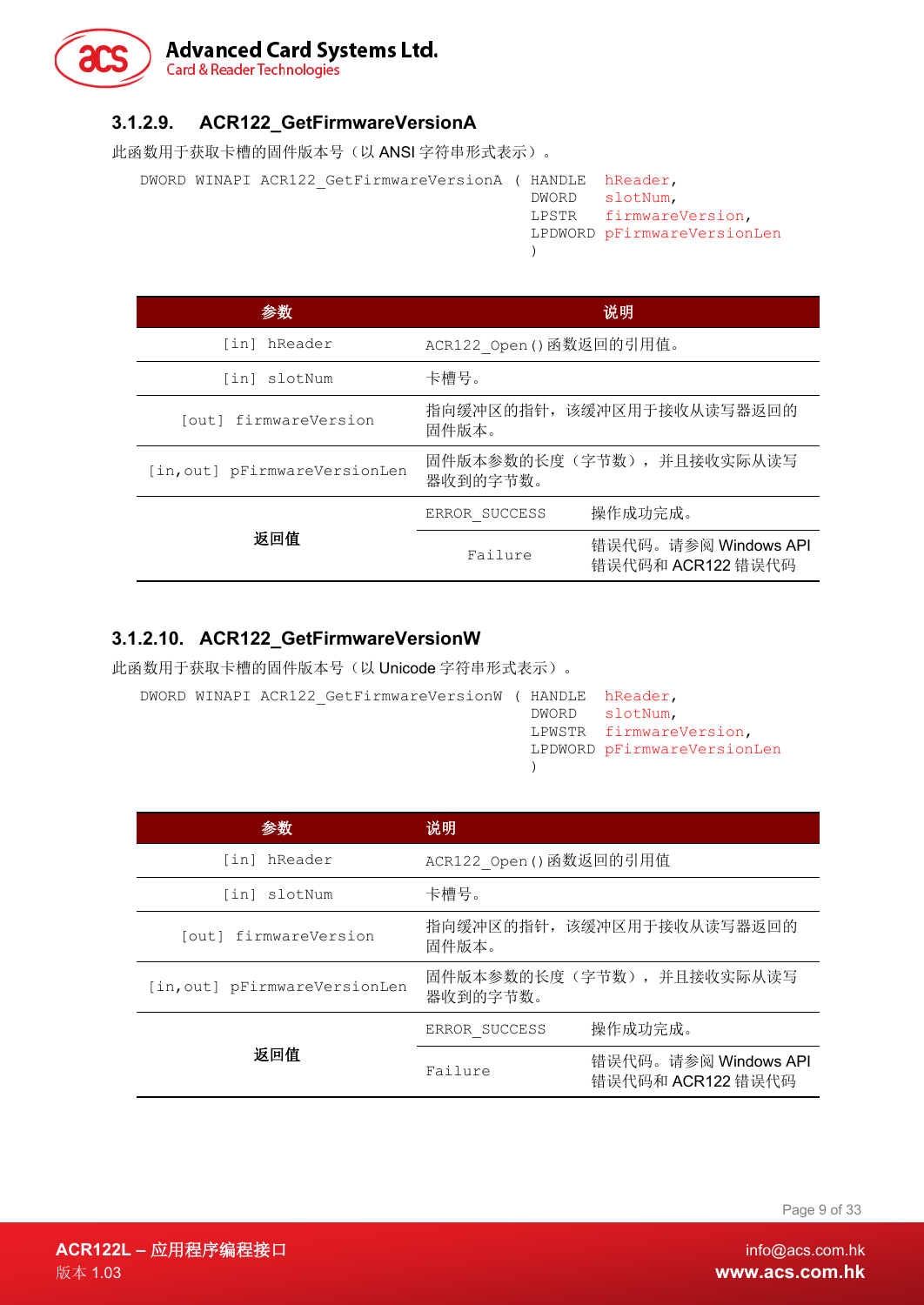

### <span id="page-9-0"></span>**3.2. LCD**

### <span id="page-9-1"></span>**3.2.1.** 预定义文档

如果定义了 Unicode, ACR122 DisplayLcdMessage 函数将扩展为 ACR122\_DisplayLcdMessageW()函数。否则将扩展为 ACR122\_DisplayLcdMessageA()函数。

#define ACR122\_DisplayLcdMessage ACR122\_DisplayLcdMessageA

### <span id="page-9-2"></span>**3.2.2.** 函数文档

### **3.2.2.1. ACR122\_DisplayLcdMessageA**

此函数用于 ANSI 模式下字符消息在读写器 LCD 上的显示。

```
DWORD WINAPI ACR122_DisplayLcdMessageA ( HANDLE hReader,
                                       DWORD row,
                                       DWORD col,
                                       LPCSTR message
                                       )
```

| 参数           | 说明                      |                                           |  |  |
|--------------|-------------------------|-------------------------------------------|--|--|
| [in] hReader | ACR122 Open () 函数返回的引用值 |                                           |  |  |
| [in] row     | 行号 (0-1)。               |                                           |  |  |
| [in] col     | 列号 (0 - 15)。            |                                           |  |  |
| [in] message |                         | 要显示的消息。消息的长度必须小于等于16个字符。                  |  |  |
|              | ERROR SUCCESS           | 操作成功完成。                                   |  |  |
| 返回值          | Failure                 | 错误代码。请参阅 Windows API<br>错误代码和 ACR122 错误代码 |  |  |

### **3.2.2.2. ACR122\_DisplayLcdMessageW**

此函数用于 Unicode 模式下字符消息在读写器 LCD 上的显示。

```
DWORD WINAPI ACR122_DisplayLcdMessageW ( HANDLE hReader,
                                      DWORD row,
                                      DWORD col,
                                      LPCWSTR message
                                      )
```

| 参数                            | 说明                       |
|-------------------------------|--------------------------|
| [in] hReader                  | ACR122 Open()函数返回的引用值。   |
| [in] row                      | 行号 (0 - 1)。              |
| $\lceil \text{in} \rceil$ col | 列号 (0-15)。               |
| [in] message                  | 要显示的消息。消息的长度必须小于等于16个字符。 |

Page 10 of 33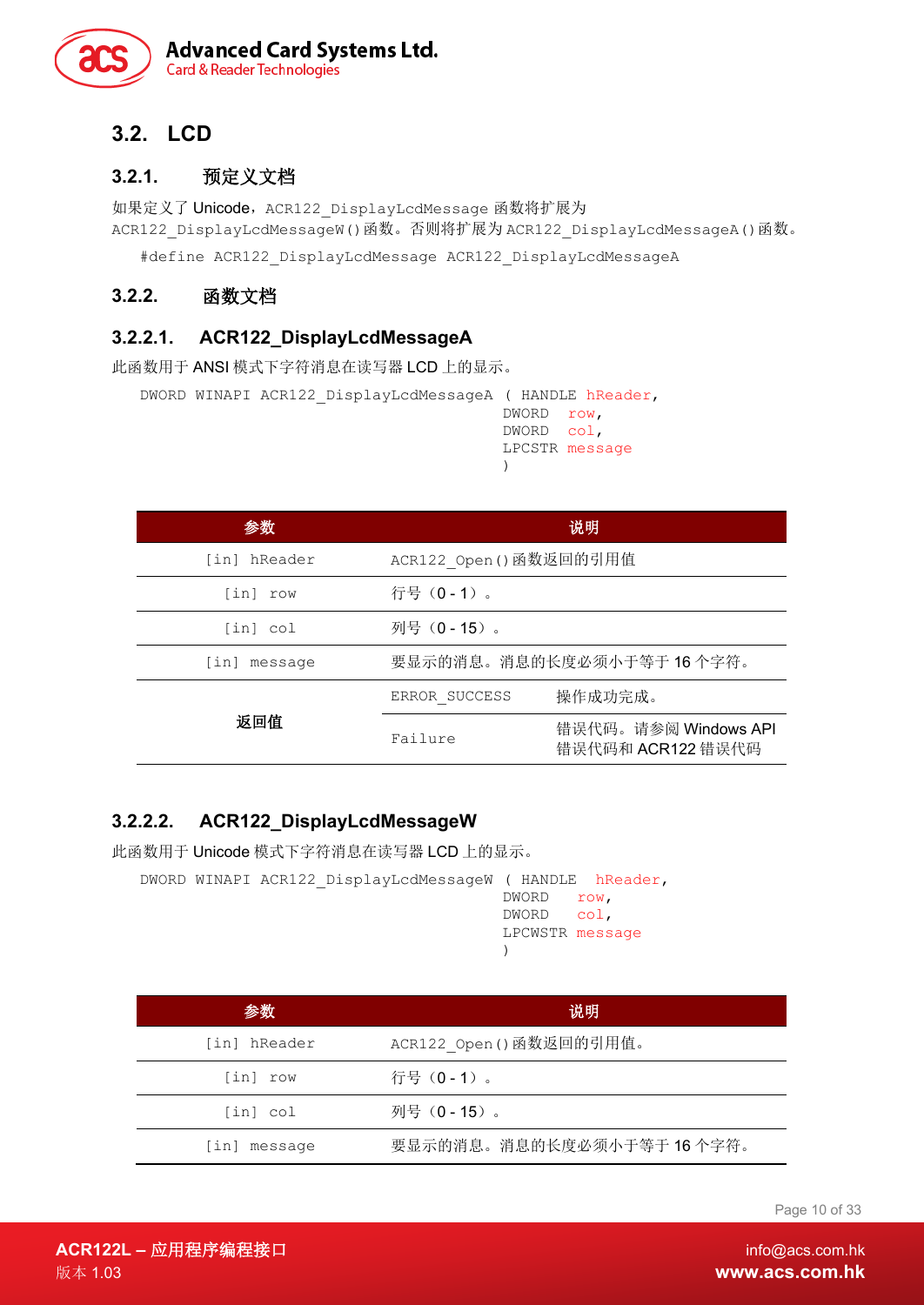

| 参数  |               | 说明                                        |
|-----|---------------|-------------------------------------------|
|     | ERROR SUCCESS | 操作成功完成。                                   |
| 返回值 | Failure       | 错误代码。请参阅 Windows API<br>错误代码和 ACR122 错误代码 |

### **3.2.2.3. ACR122\_DisplayLcdMessageExA**

此函数用于 Ex(ANSI)模式字符消息在读写器 LCD 上的显示。

| DWORD WINAPI ACR122 DisplayLcdMessaqeExA (HANDLE hReader, |            |                   |
|-----------------------------------------------------------|------------|-------------------|
|                                                           | DWORD row, |                   |
|                                                           | DWORD col. |                   |
|                                                           |            | DWORD TableIndex, |
|                                                           |            | DWORD BoldMode,   |

| 参数              | 说明                      |                                           |  |
|-----------------|-------------------------|-------------------------------------------|--|
| [in] hReader    | ACR122 Open () 函数返回的引用值 |                                           |  |
| [in] row        | 行号 (0-1)。               |                                           |  |
| [in] col        | 列号 (0 - 15)。            |                                           |  |
| [in] TableIndex | 选择要使用的字库 (0-2)          |                                           |  |
| [in] BoldMode   | 1-加粗, 0-常规              |                                           |  |
| [in] message    |                         | 要显示的消息。消息的长度必须小于等于16个字符。                  |  |
|                 | ERROR SUCCESS           | 操作成功完成。                                   |  |
| 返回值             | Failure                 | 错误代码。请参阅 Windows API<br>错误代码和 ACR122 错误代码 |  |

LPCSTR message

)

### **3.2.2.4. ACR122\_DisplayLcdMessageExW**

此函数用于 Ex(Unicode)模式字符消息在读写器 LCD 上的显示。

|  |  | DWORD WINAPI ACR122 DisplayLcdMessaqeExW ( HANDLE hReader, |            |                   |
|--|--|------------------------------------------------------------|------------|-------------------|
|  |  |                                                            | DWORD      | row.              |
|  |  |                                                            | DWORD col. |                   |
|  |  |                                                            |            | DWORD TableIndex, |
|  |  |                                                            |            | DWORD BoldMode,   |
|  |  |                                                            |            | LPCWSTR message   |
|  |  |                                                            |            |                   |

| 参数           | 说明                      |
|--------------|-------------------------|
| [in] hReader | ACR122_Open () 函数返回的引用值 |
| [in] row     | 行号 (0-1)。               |

Page 11 of 33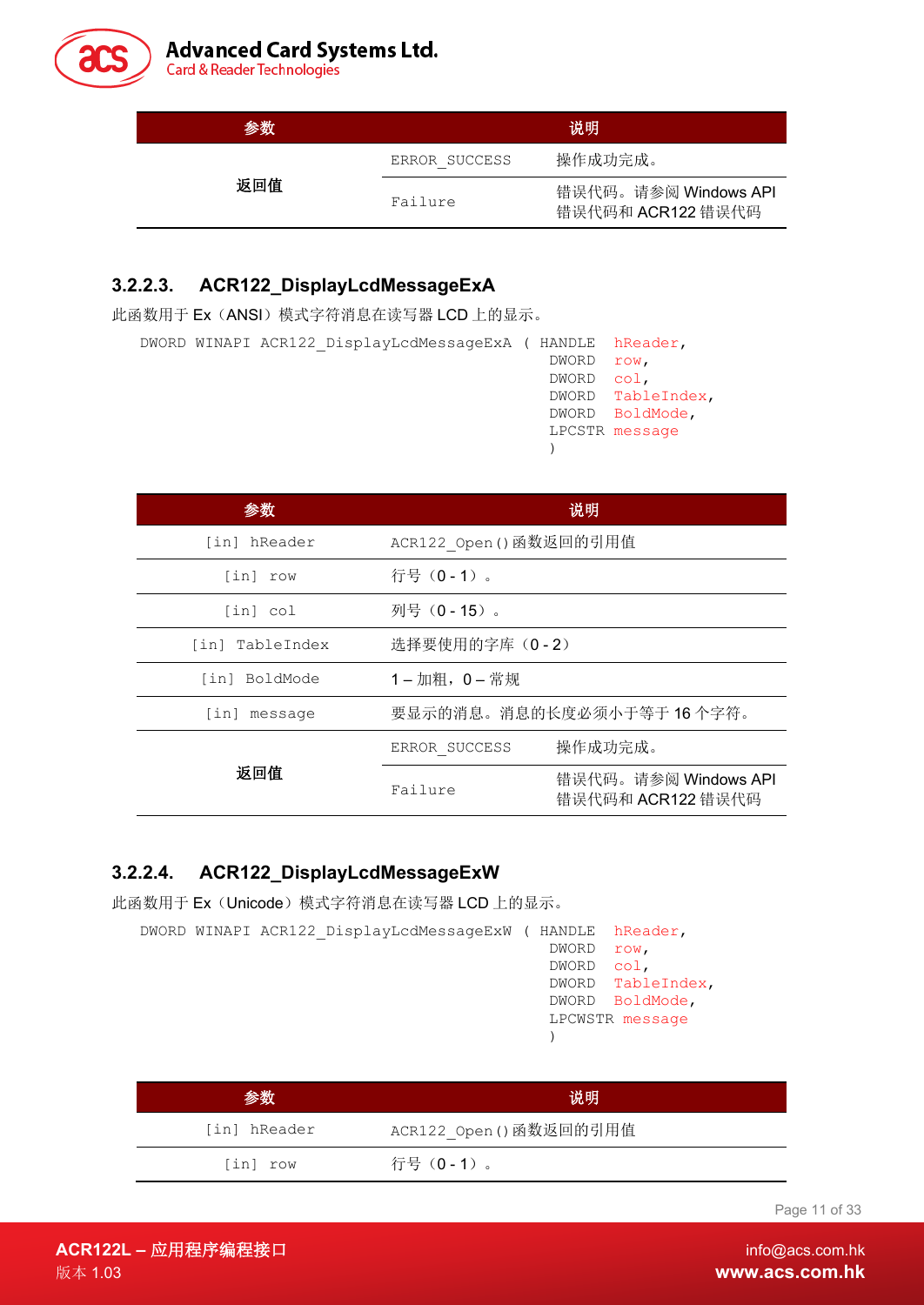

| 参数              | 说明                      |                                           |  |
|-----------------|-------------------------|-------------------------------------------|--|
| [in] col        | 列号 (0 - 15)。            |                                           |  |
| [in] TableIndex | 选择要使用的字库 (0-2)          |                                           |  |
| [in] BoldMode   | $1 - m$ 粗, $0 - \n\#$ 规 |                                           |  |
| [in] message    |                         | 要显示的消息。消息的长度必须小于等于16个字符。                  |  |
|                 | ERROR SUCCESS           | 操作成功完成。                                   |  |
| 返回值             | Failure                 | 错误代码。请参阅 Windows API<br>错误代码和 ACR122 错误代码 |  |

### **3.2.2.5. ACR122\_DisplayLcdMessageGBA**

此函数用于 GB (ANSI) 模式字符消息在读写器 LCD 上的显示(简体中文)。

| DWORD WINAPI ACR122 DisplayLcdMessageGBA ( HANDLE hReader, |            |                 |
|------------------------------------------------------------|------------|-----------------|
|                                                            | DWORD row, |                 |
|                                                            | DWORD col, |                 |
|                                                            |            | DWORD BoldMode, |
|                                                            |            | LPCSTR message  |
|                                                            |            |                 |

| 参数            | 说明            |                                           |  |
|---------------|---------------|-------------------------------------------|--|
| [in] hReader  |               | ACR122 Open () 函数返回的引用值                   |  |
| [in] row      | 行号 (0-1)。     |                                           |  |
| [in] col      | 列号 (0-7)。     |                                           |  |
| [in] BoldMode | 1-加粗, 0-常规    |                                           |  |
| [in] message  |               | 要显示的消息。消息的长度必须小于等于8个字符。                   |  |
|               | ERROR SUCCESS | 操作成功完成。                                   |  |
| 返回值           | Failure       | 错误代码。请参阅 Windows API<br>错误代码和 ACR122 错误代码 |  |

### **3.2.2.6. ACR122\_DisplayLcdMessageGBW**

此函数用于 GB(Unicode)模式字符消息在读写器 LCD 上的显示(简体中文)。

DWORD WINAPI ACR122\_DisplayLcdMessageGBA ( HANDLE hReader, DWORD row, DWORD col, DWORD BoldMode, LPCWSTR message )

Page 12 of 33

**ACR122L –** 应用程序编程接口 info@acs.com.hk 版本 1.03 **www.acs.com.hk**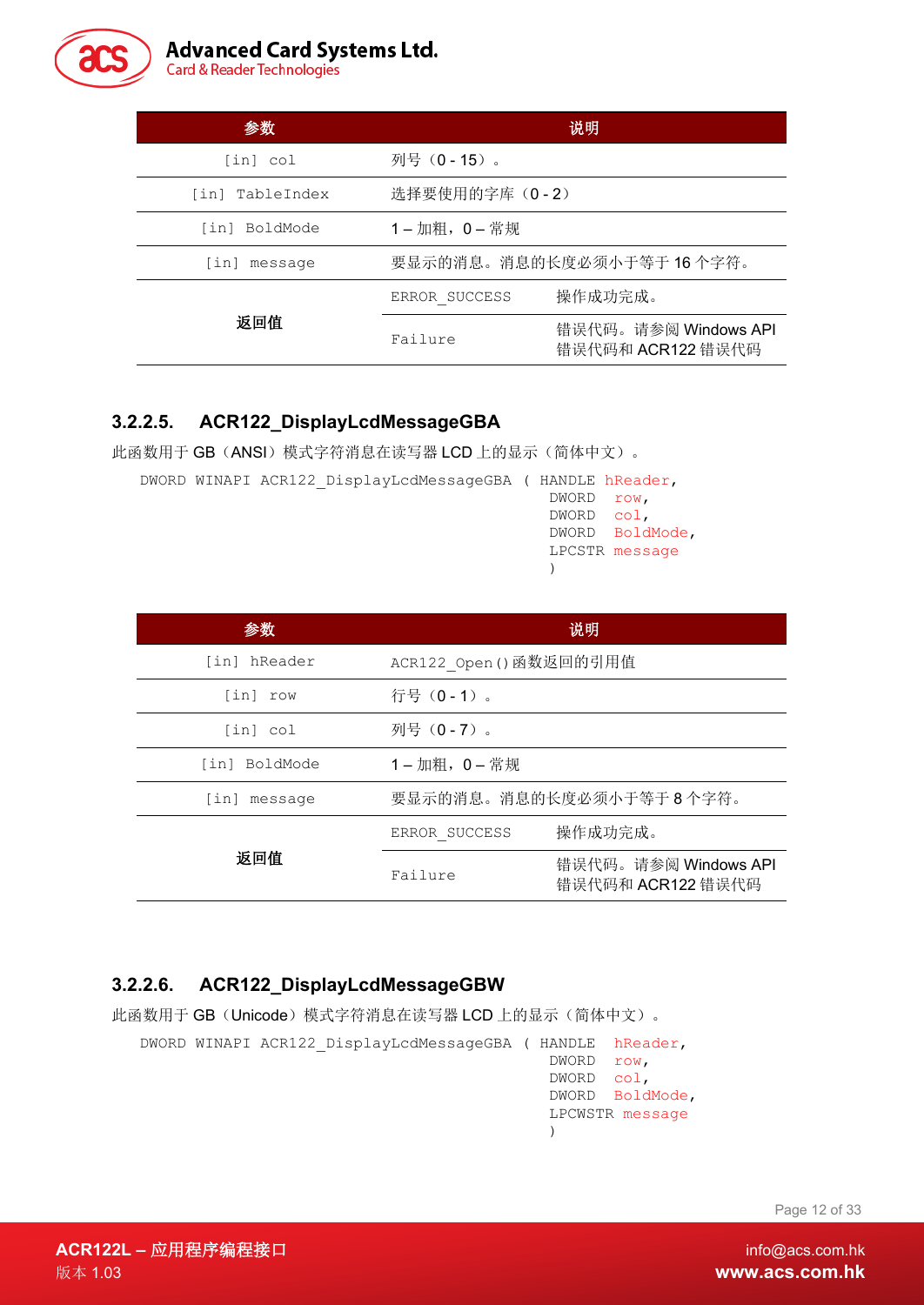

# **Advanced Card Systems Ltd.**<br>Card & Reader Technologies

| 参数            | 说明                      |                                           |
|---------------|-------------------------|-------------------------------------------|
| [in] hReader  | ACR122 Open () 函数返回的引用值 |                                           |
| [in] row      | 行号 (0-1)。               |                                           |
| [in] col      | 列号(0 - 7)。              |                                           |
| [in] BoldMode | 1-加粗, 0-常规              |                                           |
| [in] message  | 要显示的消息。消息的长度必须小于等于8个字符。 |                                           |
|               | ERROR SUCCESS           | 操作成功完成。                                   |
| 返回值           | Failure                 | 错误代码。请参阅 Windows API<br>错误代码和 ACR122 错误代码 |

### **3.2.2.7. ACR122\_DrawLcd**

此函数用于图形模式字符消息在读写器 LCD 上的显示。

|  | DWORD WINAPI ACR122 DrawLcd ( HANDLE |                           | hReader,       |
|--|--------------------------------------|---------------------------|----------------|
|  |                                      | DWORD                     | lineIndex,     |
|  |                                      | const LPBYTE pixelBuffer, |                |
|  |                                      | DWORD                     | pixelBufferLen |
|  |                                      |                           |                |

| 参数                  |                         | 说明                                            |  |
|---------------------|-------------------------|-----------------------------------------------|--|
| [in] hReader        | ACR122 Open () 函数返回的引用值 |                                               |  |
| [in] lineIndex      |                         | 设置从 LCD 显示屏上的哪一行开始更新                          |  |
| [in] pixelBuffer    | 节                       | 缓冲区, 含有待显示的像素数据, 长度不得超过 128字                  |  |
| [in] pixelBufferLen | 像素数据缓冲区的字节长度            |                                               |  |
|                     | ERROR SUCCESS           | 操作成功完成。                                       |  |
| 返回值                 | Failure                 | 错误代码。请参阅 Windows<br>API 错误代码和 ACR122 错误<br>代码 |  |

Page 13 of 33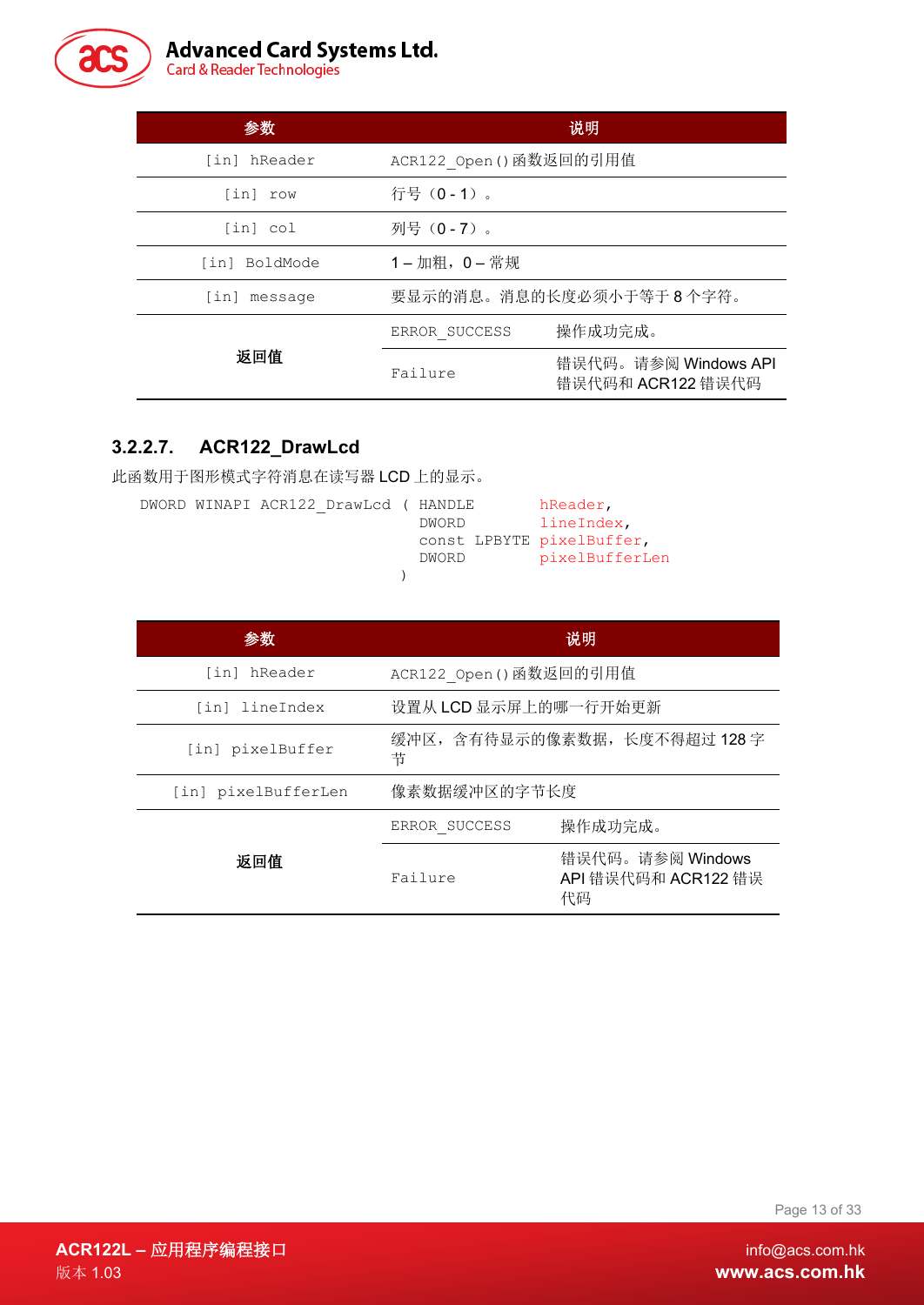

### **3.2.2.8. ACR122\_StartLcdScrolling**

此函数用于设置当前 LCD 显示屏的字符滚动功能。

| DWORD WINAPI ACR122 StartLcdScrolling ( HANDLE hReader, |       |                 |
|---------------------------------------------------------|-------|-----------------|
|                                                         | DWORD | row,            |
|                                                         | DWORD | col.            |
|                                                         |       | DWORD HRange,   |
|                                                         | DWORD | VRange,         |
|                                                         | DWORD | Speed,          |
|                                                         |       | DWORD Direction |
|                                                         |       |                 |
|                                                         |       |                 |

| 参数             |                                               | 说明                                        |
|----------------|-----------------------------------------------|-------------------------------------------|
| [in] hReader   | ACR122 Open () 函数返回的引用值                       |                                           |
| [in] row       | 行号必须为0。                                       |                                           |
| [in] col       | 列号必须是 0。                                      |                                           |
| [in] Hrange    | 水平范围(单位: 8像素)。值必须为15。                         |                                           |
| [in] Vrange    | 垂直范围(单位:1像素)。值必须为31。                          |                                           |
| [in] Speed     | Bit 0-Bit 3: 滚动前的像素数。<br>Bit 4 - Bit 7: 滚动周期。 |                                           |
| [in] Direction | 滚动方向, 从0到3                                    |                                           |
| 返回值            | ERROR SUCCESS                                 | 操作成功完成。                                   |
|                | Failure                                       | 错误代码。请参阅 Windows API<br>错误代码和 ACR122 错误代码 |

[in] Speed

| 值 $(Bit 4 - Bit 7)$ | 滚动周期      |
|---------------------|-----------|
| 0                   | 1 Unit    |
| 1                   | 3 Units   |
| 2                   | 5 Units   |
| 3                   | 7 Units   |
| 4                   | 17 Units  |
| 5                   | 19 Units  |
| 6                   | 21 Units  |
| 7                   | 23 Units  |
| 8                   | 129 Units |
| 9                   | 131 Units |
| 10                  | 133 Units |
| 11                  | 135 Units |
| 12                  | 145 Units |

Page 14 of 33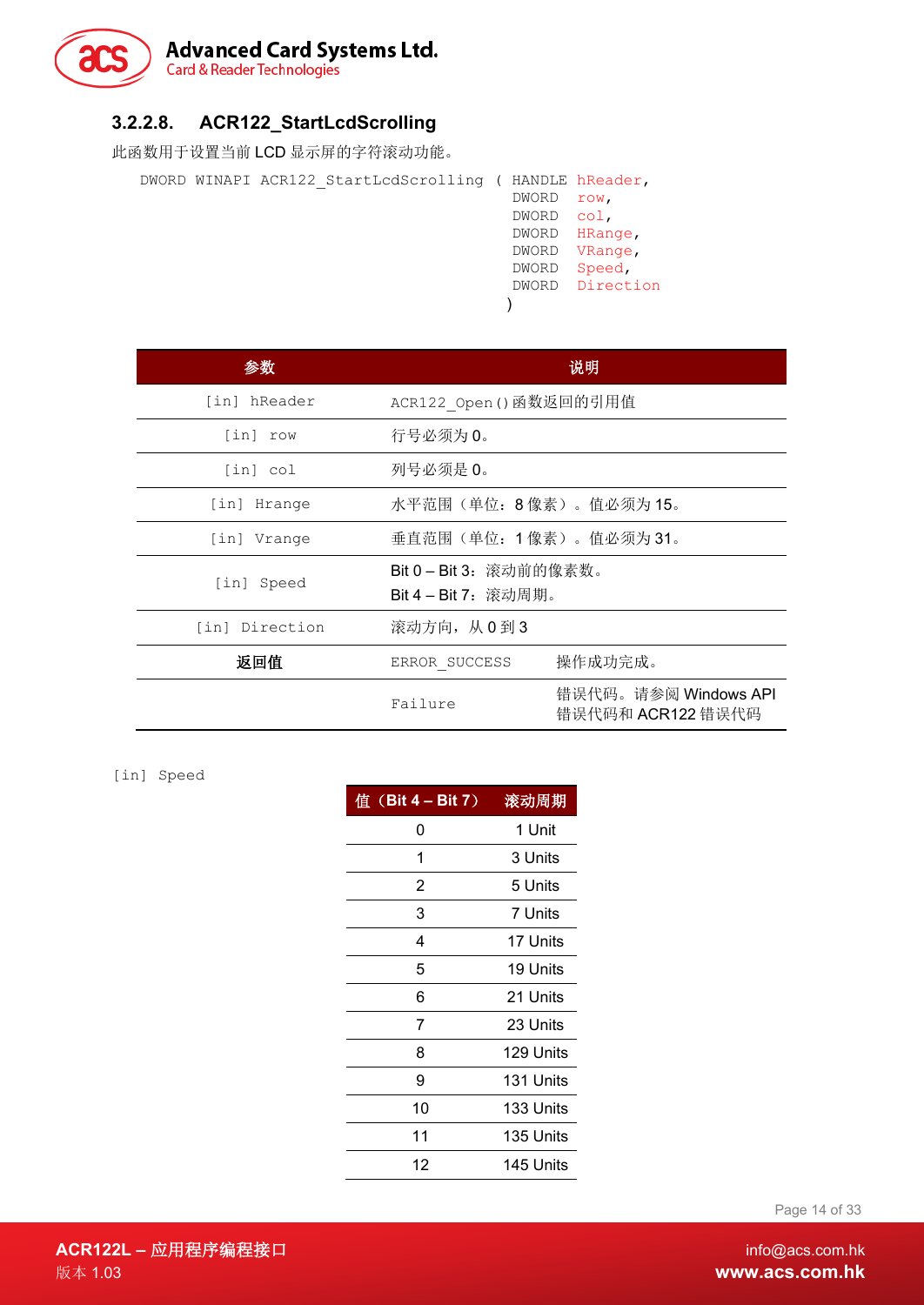

# **Advanced Card Systems Ltd.**<br>Card & Reader Technologies

| 值 $(Bit 4 - Bit 7)$ | 滚动周期      |
|---------------------|-----------|
| 13                  | 147 Units |
| 14                  | 149 Units |
| 15                  | 151 Units |

[in] Direction

| 值 | 含义   |
|---|------|
|   | 从左至右 |
|   | 从右至左 |
| 2 | 从上至下 |
| З | 从下至上 |

### **3.2.2.9. ACR122\_PauseLcdScrolling**

此函数用于暂停之前设置的 LCD 字符滚动功能。

DWORD WINAPI ACR122\_PauseLcdScrolling ( HANDLE hReader )

| 参数           | 说明                      |                                           |
|--------------|-------------------------|-------------------------------------------|
| [in] hReader | ACR122 Open () 函数返回的引用值 |                                           |
|              | ERROR SUCCESS           | 操作成功完成。                                   |
| 返回值          | Failure                 | 错误代码。请参阅 Windows API<br>错误代码和 ACR122 错误代码 |

### **3.2.2.10. ACR122\_StopLcdScrolling**

此函数用于停止之前设置的 LCD 字符滚动功能,之后 LCD 显示屏恢复到正常显示状态。

DWORD WINAPI ACR122 StopLcdScrolling ( HANDLE hReader )

| 参数           | 说明                      |                                           |
|--------------|-------------------------|-------------------------------------------|
| [in] hReader | ACR122 Open () 函数返回的引用值 |                                           |
|              | ERROR SUCCESS           | 操作成功完成。                                   |
| 返回值          | Failure                 | 错误代码。请参阅 Windows API<br>错误代码和 ACR122 错误代码 |

Page 15 of 33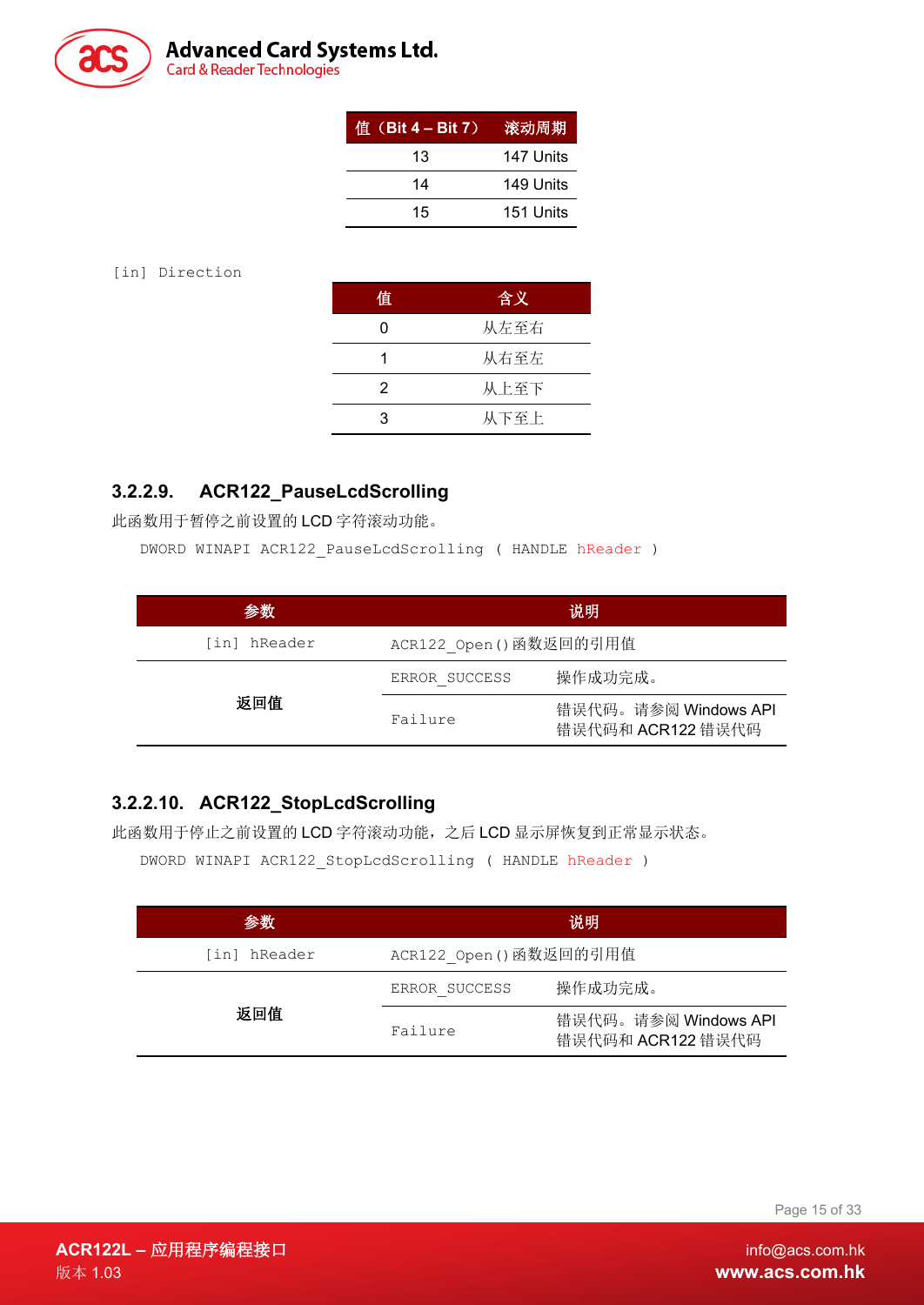### **Advanced Card Systems Ltd. Card & Reader Technologies**

### **3.2.2.11. ACR122\_ClearLcd**

此函数用于清除 LCD 上显示的内容。

DWORD WINAPI ACR122\_ClearLcd ( HANDLE hReader )

| 参数           | 说明                      |                                           |
|--------------|-------------------------|-------------------------------------------|
| [in] hReader | ACR122 Open () 函数返回的引用值 |                                           |
| 返回值          | ERROR SUCCESS           | 操作成功完成。                                   |
|              | Failure                 | 错误代码。请参阅 Windows API<br>错误代码和 ACR122 错误代码 |

注:若 *ACR122L* 的固件版本为 *307* 及以上,在执行 *ACR122L\_CLearLCD* 命令后立刻使用其他功能的 情况下,应用需要处理额外 *100 ms* 的延迟时间。

### **3.2.2.12. ACR122\_EnableLcdBacklight**

此函数用于开启/关闭读写器 LCD 的背光。

DWORD WINAPI ACR122\_EnableLcdBacklight ( HANDLE hReader, BOOL enabled  $\lambda$ 

| 参数           | 说明                           |                                           |  |  |
|--------------|------------------------------|-------------------------------------------|--|--|
| [in] hReader | ACR122 Open () 函数返回的引用值      |                                           |  |  |
| [in] enabled | 设置为 TRUE 可开启背光, 否则设置为 FALSE。 |                                           |  |  |
|              | ERROR SUCCESS                | 操作成功完成。                                   |  |  |
| 返回值          | Failure                      | 错误代码。请参阅 Windows API<br>错误代码和 ACR122 错误代码 |  |  |

### **3.2.2.13. ACR122\_SetLcdContrast**

此函数用于设置读写器 LCD 的对比度。

```
DWORD WINAPI ACR122_SetLcdContrast ( HANDLE hReader,
                                      DWORD level
                                     )
```

| 参数           | 说明                       |  |  |
|--------------|--------------------------|--|--|
| [in] hReader | ACR122 Open ()函数返回的引用值。  |  |  |
| [in] level   | 对比度, 区间范围是 00h 至 0Fh。    |  |  |
| 返回值          | 操作成功完成。<br>ERROR SUCCESS |  |  |

Page 16 of 33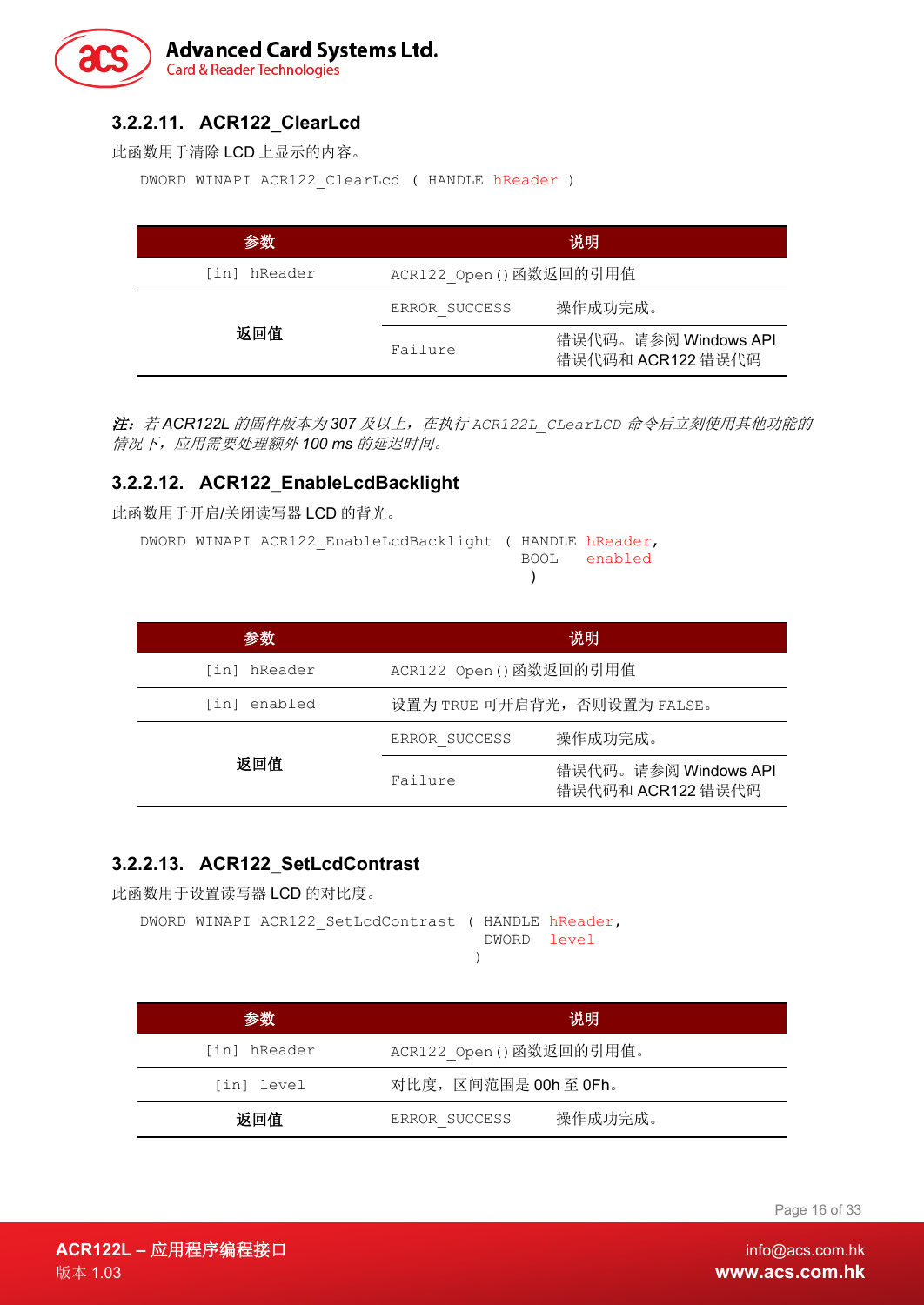

| <b>Advanced Card Systems Ltd.</b> |  |  |
|-----------------------------------|--|--|
| Card & Reader Technologies        |  |  |

参数 说明 Failure 错误代码。请参阅 Windows API 错误代码和 ACR122 错误代码

Page 17 of 33

**ACR122L –** 应用程序编程接口 info@acs.com.hk 版本 1.03 **www.acs.com.hk**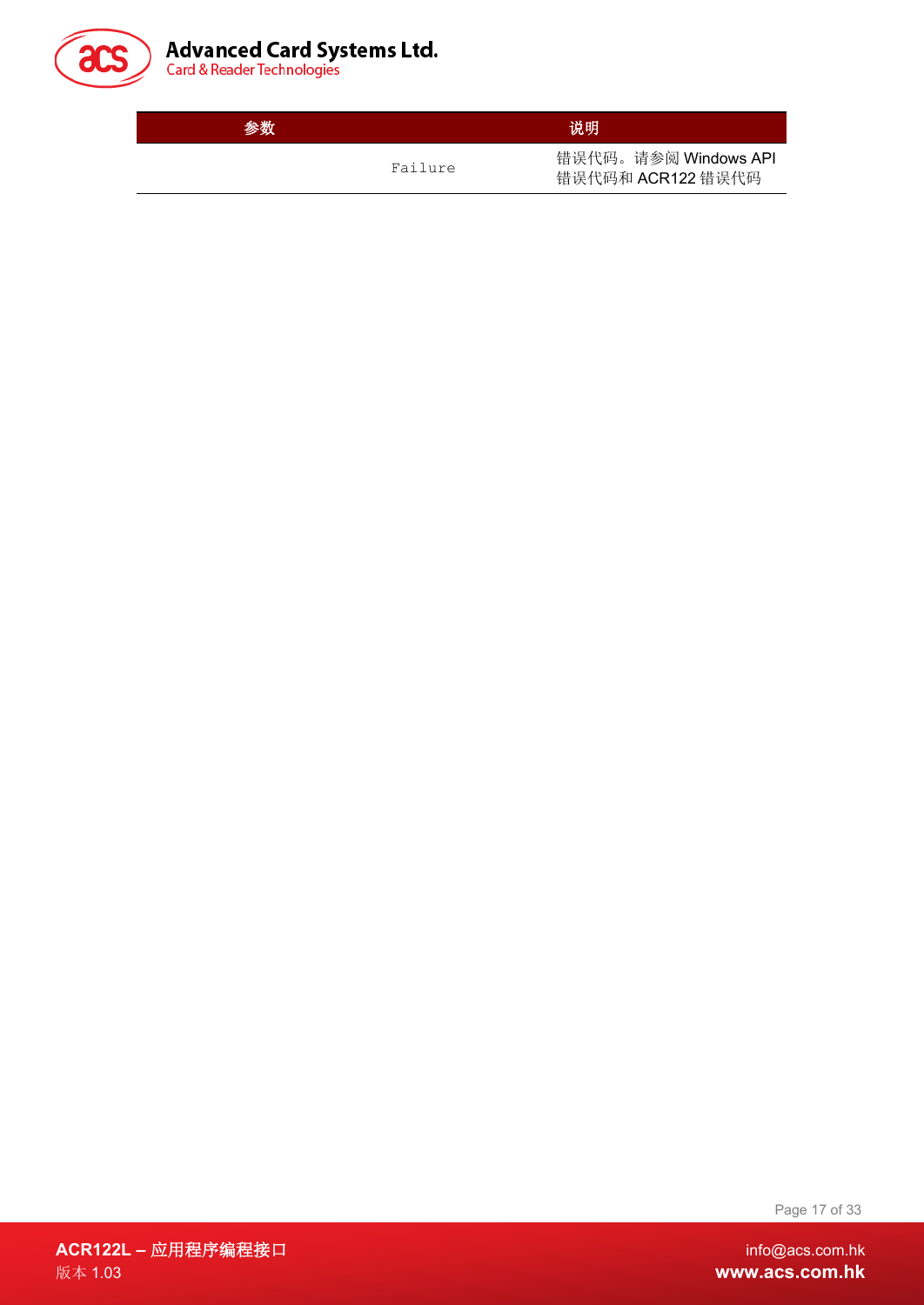

### <span id="page-17-0"></span>**3.3. LED**

### <span id="page-17-1"></span>**3.3.1.** 函数文档

### **3.3.1.1. ACR122\_EnableLed**

此函数用于启用/禁止应用对 LED 进行控制。默认情况下,LED 通过固件进行控制。在调用 ACR122 SetLedStatesWithBeep()和 ACR122 SetLedStates()之前,应用需要调用此函数才 能够控制 LED。

DWORD WINAPI ACR122 EnableLed ( HANDLE hReader, BOOL enabled )

| 参数           |                                        | 说明                                        |  |  |
|--------------|----------------------------------------|-------------------------------------------|--|--|
| [in] hReader | ACR122 Open () 函数返回的引用值                |                                           |  |  |
| [in] enabled | 设置为 TRUE 可开启 LED 控制功能, 否则设置为<br>FALSE. |                                           |  |  |
|              | ERROR SUCCESS                          | 操作成功完成。                                   |  |  |
| 返回值          | Failure                                | 错误代码。请参阅 Windows API<br>错误代码和 ACR122 错误代码 |  |  |

### **3.3.1.2. ACR122\_SetLedStates**

此函数用于开启/关闭读写器的 LED。通过它可以控制 LED0、LED1、LED2 和 LED3。

|  | DWORD WINAPI ACR122 SetLedStates ( HANDLE hReader, |  |                 |
|--|----------------------------------------------------|--|-----------------|
|  |                                                    |  | DWORD *states,  |
|  |                                                    |  | DWORD numStates |
|  |                                                    |  |                 |

| 参数                | 说明                                                             |                                            |  |  |
|-------------------|----------------------------------------------------------------|--------------------------------------------|--|--|
| [in] hReader      | ACR122 Open () 函数返回的引用值                                        |                                            |  |  |
| [in] states       | 指向状态数组的指针。可能的值是<br>ACR122 LED STATE OFF 和 ACR122 LED STATE ON。 |                                            |  |  |
| [in]<br>numStates | 状态数量必须为4。                                                      |                                            |  |  |
|                   | ERROR SUCCESS                                                  | 操作成功完成。                                    |  |  |
| 返回值               | Failure                                                        | 错误代码。请参阅 Windows API 错<br>误代码和 ACR122 错误代码 |  |  |

Page 18 of 33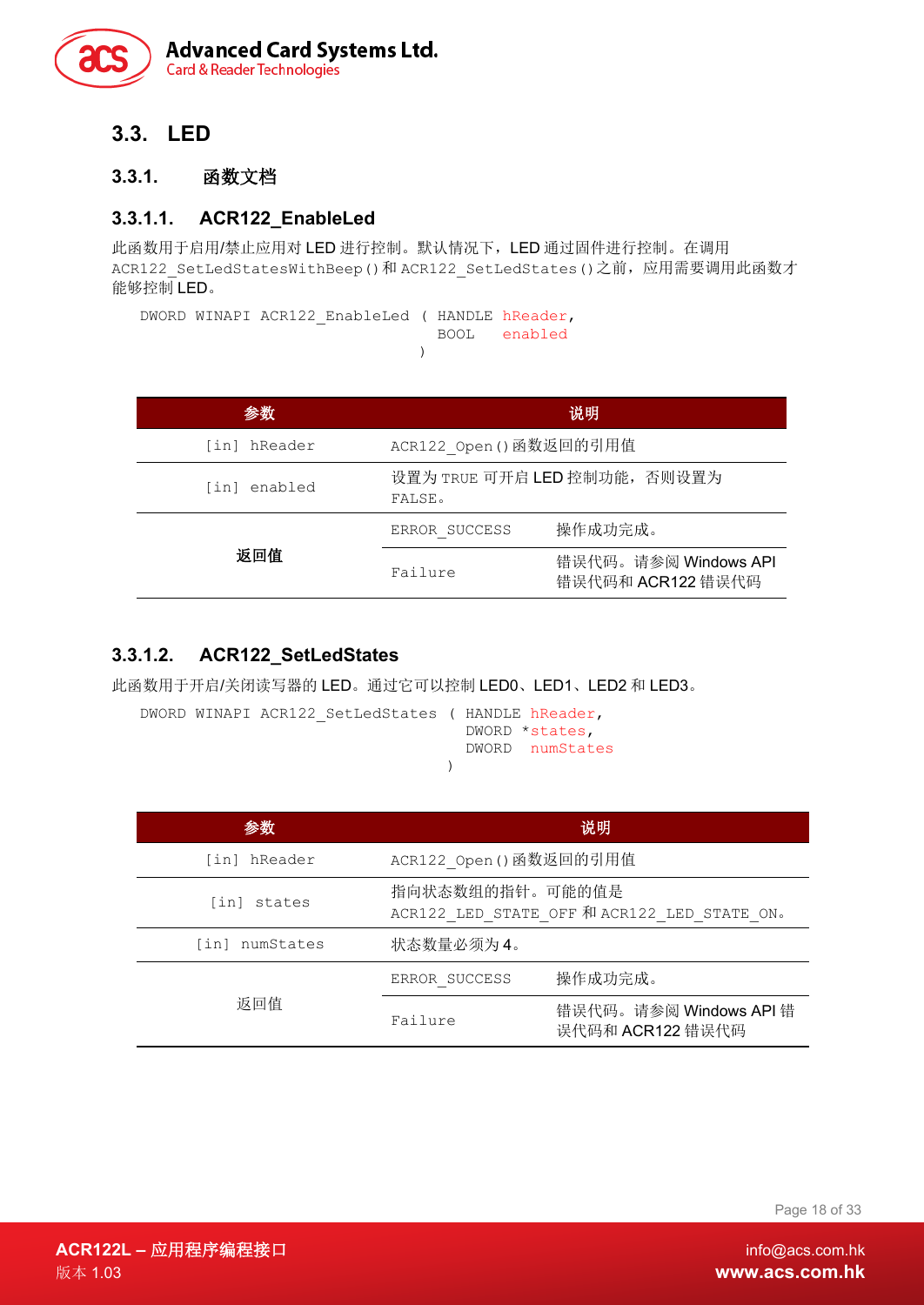

### **3.3.1.3. ACR122\_SetLedStatesWithBeep**

此函数用于控制读写器 LED0、LED1 和蜂鸣器的操作。

DWORD WINAPI ACR122 SetLedStatesWithBeep

|  | DWORD WINAPI ACR122 SetLedStatesWithBeep |  | HANDLE | hReader,                      |
|--|------------------------------------------|--|--------|-------------------------------|
|  |                                          |  |        | PACR122 LED CONTROL controls, |
|  |                                          |  | DWORD  | numControls,                  |
|  |                                          |  | DWORD  | tl,                           |
|  |                                          |  | DWORD  | $t.2$ .                       |
|  |                                          |  | DWORD  | numTimes,                     |
|  |                                          |  | DWORD  | buzzerMode                    |
|  |                                          |  |        |                               |

| 参数               | 说明                             |
|------------------|--------------------------------|
| [in] hReader     | ACR122 Open () 函数返回的引用值        |
| [in] controls    | 指向 ACR122 LED CONTROL 数据结构的指针。 |
| [in] numControls | 控制器的数量必须为2。                    |
| [in] t1          | T1 周期, 单位为毫秒, 值必须从 0 至 25500。  |
| [in] t2          | T2 周期, 单位为毫秒, 值必须从 0 至 25500。  |
| [in] numTimes    | 次数。值必须从 0至 255。                |

蜂鸣器状态掩码。可能值可以结合 OR 操作。

|                 | 值                                       | 含义              |  |
|-----------------|-----------------------------------------|-----------------|--|
|                 | ACR122 BUZZER MODE OFF                  | 蜂鸣器不会开启。        |  |
| [in] buzzerMode | ACR122 BUZZER MODE ON<br>T1             | 蜂鸣器会在 T1 周期内开启。 |  |
|                 | ACR122 BUZZER MODE ON<br>T <sub>2</sub> | 蜂鸣器会在 T2 周期内开启。 |  |

|     | ERROR SUCCESS | 操作成功完成。                                    |  |
|-----|---------------|--------------------------------------------|--|
| 返回值 | Failure       | 错误代码。请参阅 Windows API 错<br>误代码和 ACR122 错误代码 |  |

注:关于 *PACR122\_LED\_CONTROL*,请参[阅附录](#page-23-2) <sup>A</sup> 附录 <sup>A</sup>*.2 [\\_ACR122\\_LED\\_CONTROL](#page-23-2)* 结构引用。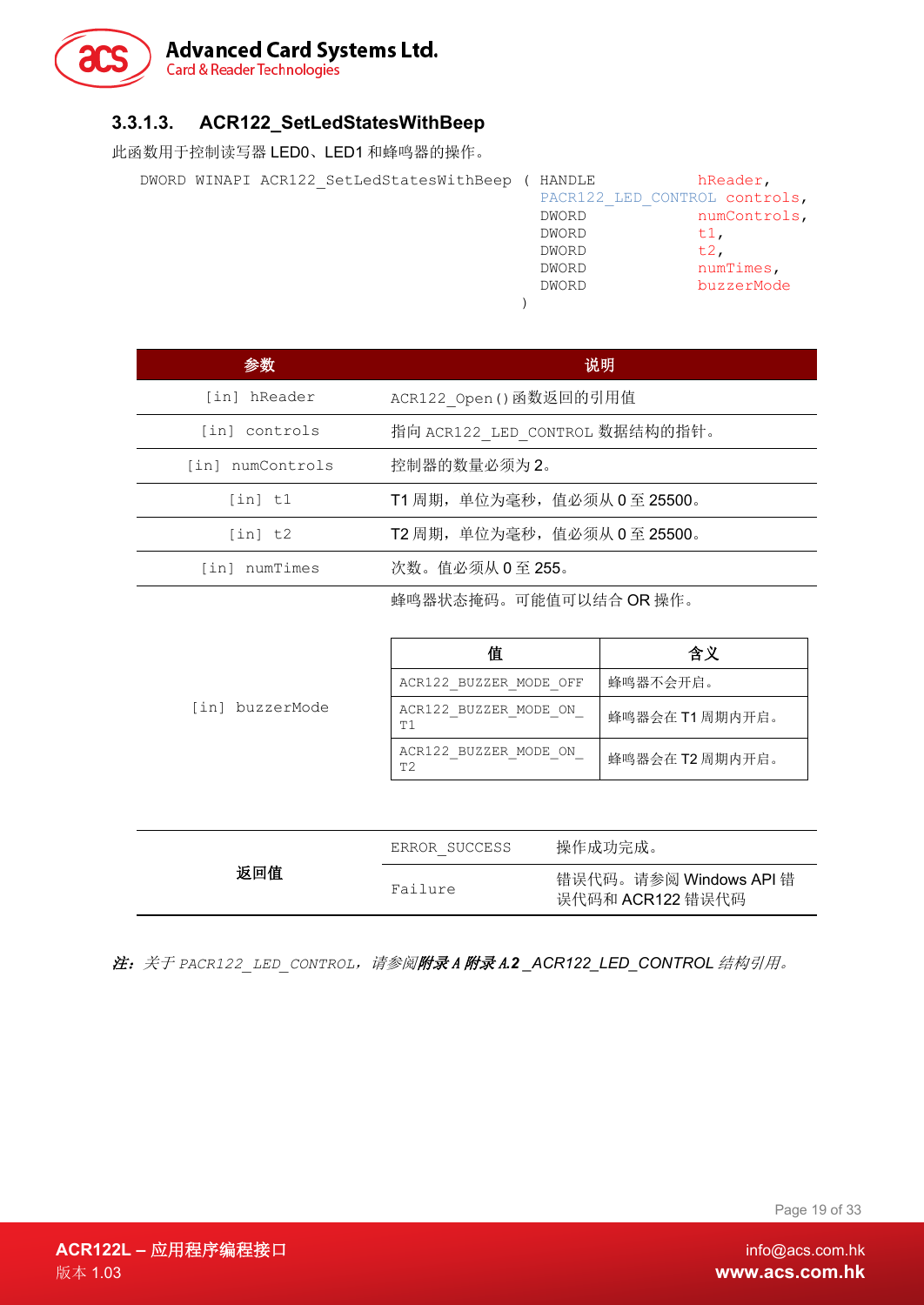

<span id="page-19-0"></span>**3.4.** 蜂鸣器

### <span id="page-19-1"></span>**3.4.1.** 函数文档

### **3.4.1.1. ACR122\_Beep**

此函数用于控制蜂鸣器发出蜂鸣声,并且控制权直到声音结束了才会回到调用者手中。

```
DWORD WINAPI ACR122_Beep ( HANDLE hReader,
DWORD buzzerOnDuration,
DWORD buzzerOffDuration,
               DWORD numTimes
)
```

| 参数                     | 说明                                                   |
|------------------------|------------------------------------------------------|
| [in] hReader           | ACR122 Open () 函数返回的引用值                              |
| [in] buzzerOnDuration  | 蜂鸣器鸣响时间,单位为毫秒,值必须从 0 至 25500。                        |
| [in] buzzerOffDuration | 蜂鸣器关闭时间,单位为毫秒,值必须从 0 至 25500。                        |
| [in] numTimes          | 次数。                                                  |
|                        | 操作成功完成。<br>ERROR SUCCESS                             |
| 返回值                    | 错误代码。请参阅 Windows API<br>Failure<br>错误代码和 ACR122 错误代码 |

Page 20 of 33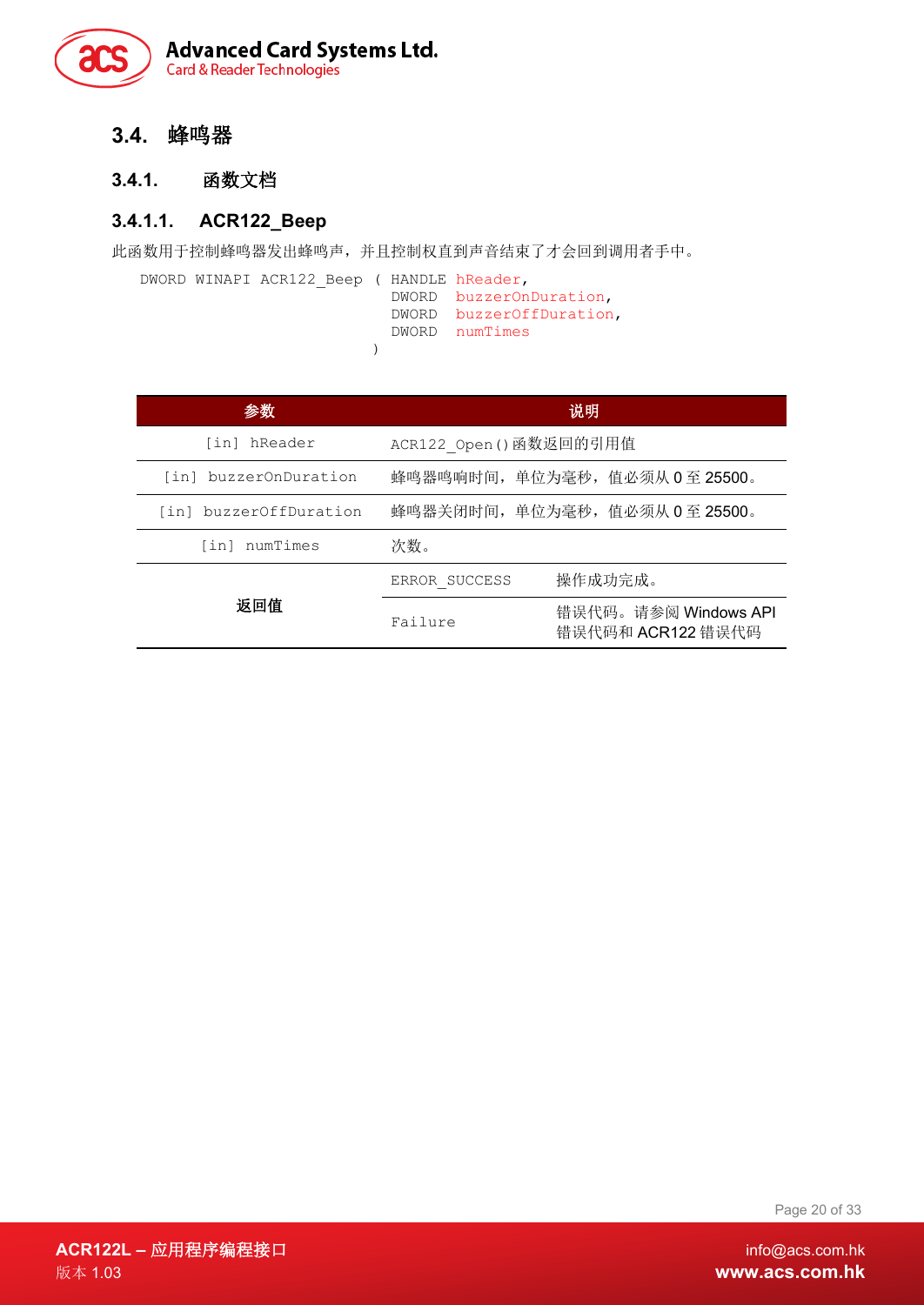

<span id="page-20-0"></span>**3.5.** 卡片

### <span id="page-20-1"></span>**3.5.1.** 函数文档

### **3.5.1.1. ACR122\_DirectTransmit**

此函数用于发送标签命令,以及接收由读写器返回的响应。

|  | DWORD WINAPI ACR122 DirectTransmit ( HANDLE |         | hReader,                 |
|--|---------------------------------------------|---------|--------------------------|
|  |                                             |         | const LPBYTE sendBuffer, |
|  |                                             | DWORD   | sendBufferLen,           |
|  |                                             | LPBYTE  | recvBuffer,              |
|  |                                             | LPDWORD | pRecvBufferLen           |
|  |                                             |         |                          |

| 参数                       | 说明                                          |                                           |  |
|--------------------------|---------------------------------------------|-------------------------------------------|--|
| [in] hReader             | ACR122 Open () 函数返回的引用值                     |                                           |  |
| [in] sendBuffer          | 指向实际要写入卡片的数据的指针                             |                                           |  |
| [in] sendBufferLen       | sendBuffer 参数的长度(字节数)                       |                                           |  |
| [in] recvBuffer          | 指向卡片返回的数据的指针                                |                                           |  |
| [in, out] pRecvBufferLen | recvBuffer 参数的长度(字节数), 并且接收实际从<br>卡片收到的字节数。 |                                           |  |
|                          | ERROR SUCCESS                               | 操作成功完成。                                   |  |
| 返回值                      | Failure                                     | 错误代码。请参阅 Windows API<br>错误代码和 ACR122 错误代码 |  |

### **3.5.1.2. ACR122\_ExchangeApdu**

此函数用于发送 APDU 命令,以及接收由卡片返回的 APDU 响应。

|  | DWORD WINAPI ACR122 ExchangeApdu | HANDLE       | hReader,                 |
|--|----------------------------------|--------------|--------------------------|
|  |                                  | <b>DWORD</b> | slotNum.                 |
|  |                                  |              | const LPBYTE sendBuffer, |
|  |                                  | DWORD        | sendBufferLen,           |
|  |                                  | LPBYTE       | recvBuffer,              |
|  |                                  | LPDWORD      | pRecvBufferLen           |
|  |                                  |              |                          |

| 参数                    | 说明                      |  |
|-----------------------|-------------------------|--|
| [in] hReader          | ACR122 Open () 函数返回的引用值 |  |
| [in] slotNum          | 卡槽号。                    |  |
| [in] sendBuffer       | 指向实际要写入卡片的数据的指针         |  |
| sendBufferLen<br>[in] | sendBuffer 参数的长度(字节数)   |  |

Page 21 of 33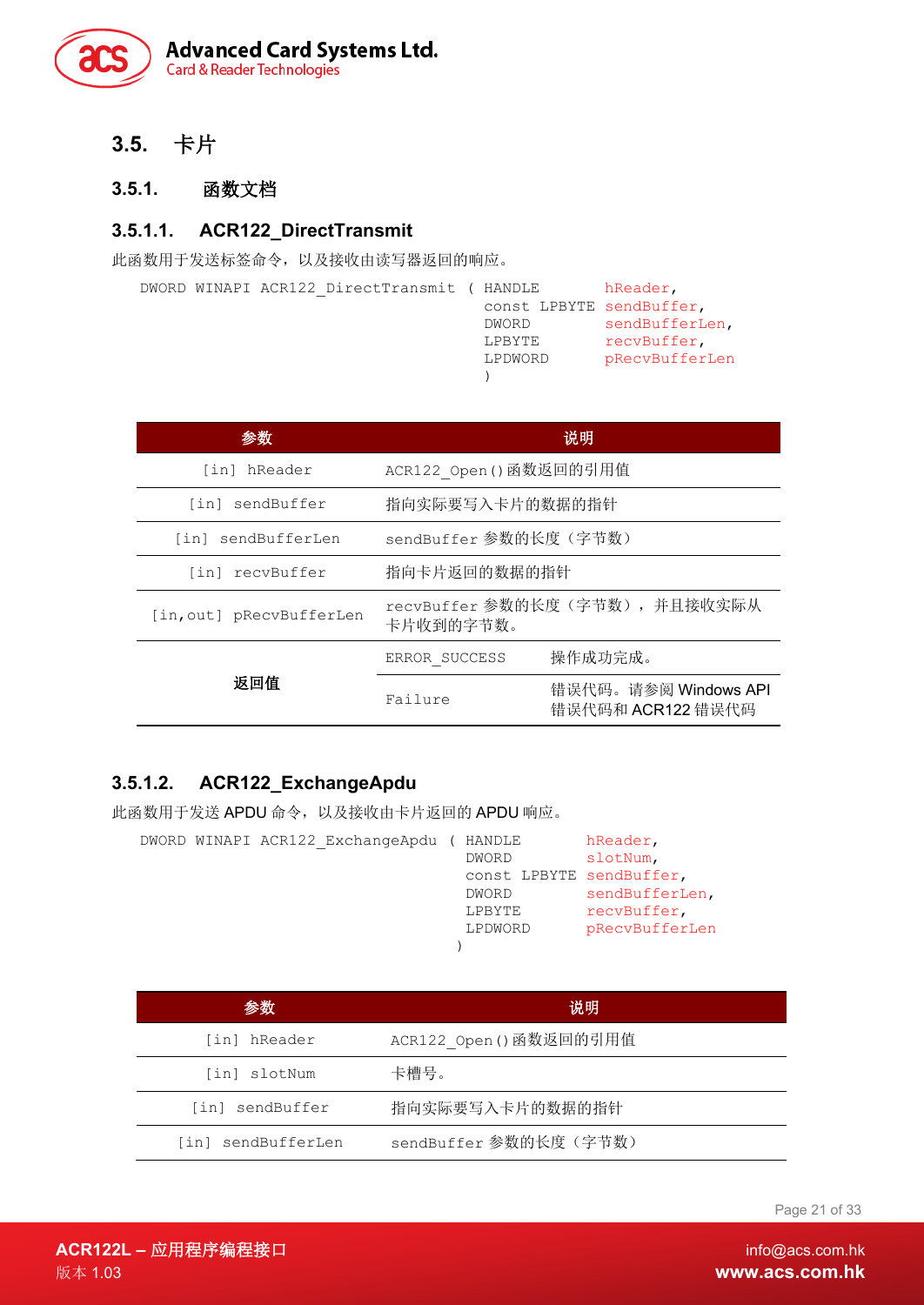

| 参数                       | 说明            |                                           |  |
|--------------------------|---------------|-------------------------------------------|--|
| outl recvBuffer          | 指向卡片返回的数据的指针  |                                           |  |
| [in, out] pRecvBufferLen | 节数。           | 参数的长度(字节数), 并且接收实际从卡片收到的字                 |  |
| 返回值                      | ERROR SUCCESS | 操作成功完成。                                   |  |
|                          | Failure       | 错误代码。请参阅 Windows API<br>错误代码和 ACR122 错误代码 |  |

### **3.5.1.3. ACR122\_PowerOffIcc**

此函数用于对卡槽中的 ICC 进行下电。

```
DWORD WINAPI ACR122_PowerOffIcc ( HANDLE hReader,
                                DWORD slotNum
```
 $\lambda$ 

| 参数           |                         | 说明                                        |  |
|--------------|-------------------------|-------------------------------------------|--|
| [in] hReader | ACR122 Open () 函数返回的引用值 |                                           |  |
| [in] slotNum | 卡槽号。                    |                                           |  |
|              | ERROR SUCCESS           | 操作成功完成。                                   |  |
| 返回值          | Failure                 | 错误代码。请参阅 Windows API<br>错误代码和 ACR122 错误代码 |  |

### **3.5.1.4. ACR122\_PowerOnIcc**

此函数用于对卡槽中的卡片进行上电,同时返回卡片的 ATR 字符串。

```
DWORD WINAPI ACR122_PowerOnIcc ( HANDLE hReader,
                                DWORD slotNum,
                                LPBYTE atr,
                                LPDWORD pAtrLen
                                )
```

| 参数                | 说明                                   |  |  |
|-------------------|--------------------------------------|--|--|
| [in] hReader      | ACR122 Open () 函数返回的引用值              |  |  |
| [in] slotNum      | 卡槽号。                                 |  |  |
| [out] atr         | 指向缓冲区的指针, 该缓冲区用于接收从卡片返回的<br>ATR字符串。  |  |  |
| [in, out] pAtrLen | atr 参数的长度(字节数), 并且接收实际从卡片收到<br>的字节数。 |  |  |
| 返回值               | 操作成功完成。<br>ERROR SUCCESS             |  |  |

Page 22 of 33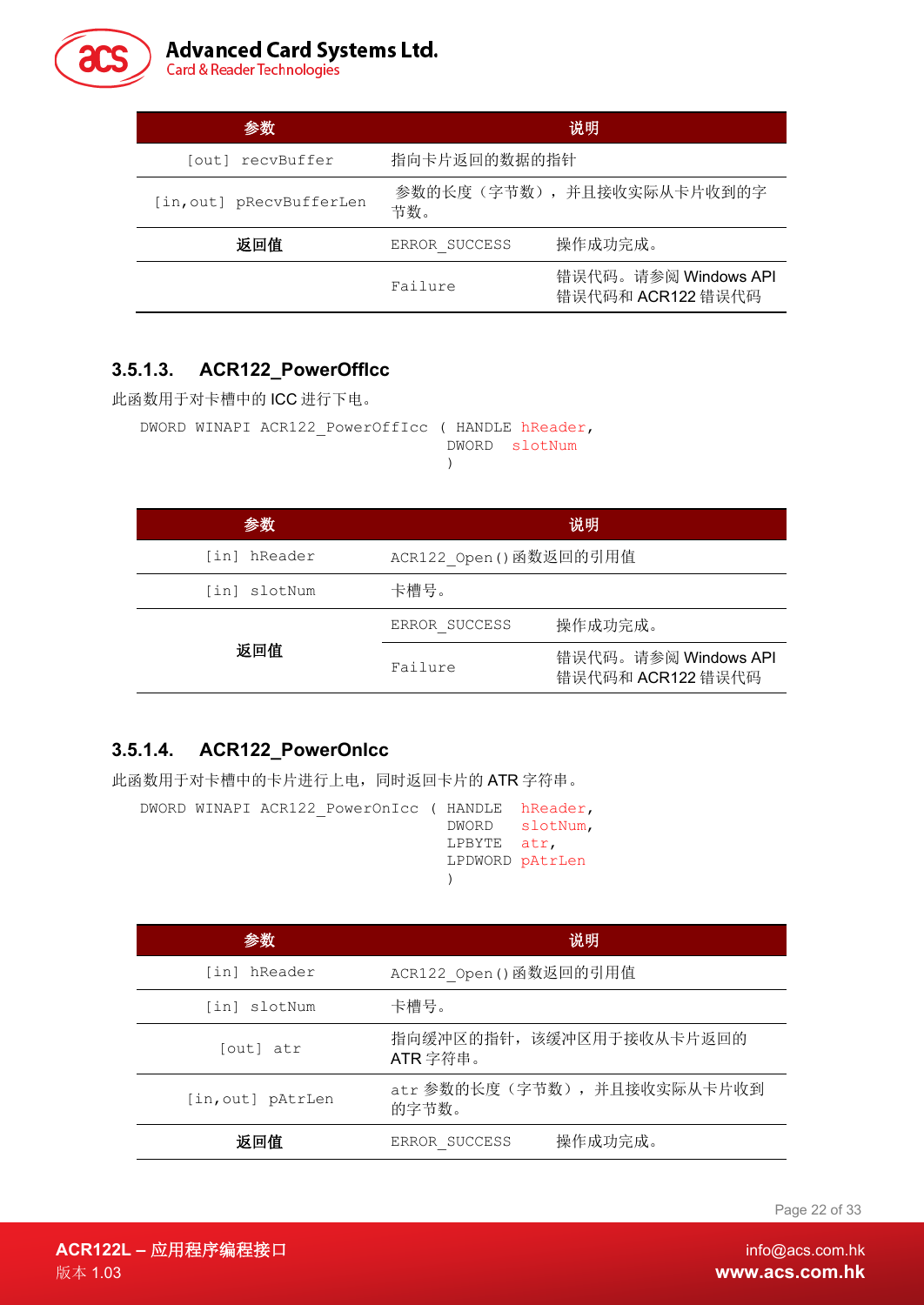

| <b>Advanced Card Systems Ltd.</b> |  |  |
|-----------------------------------|--|--|
| Card & Reader Technologies        |  |  |

参数 说明 Failure 错误代码。请参阅 Windows API 错误代码和 ACR122 错误代码

Page 23 of 33

**ACR122L –** 应用程序编程接口 info@acs.com.hk 版本 1.03 **www.acs.com.hk**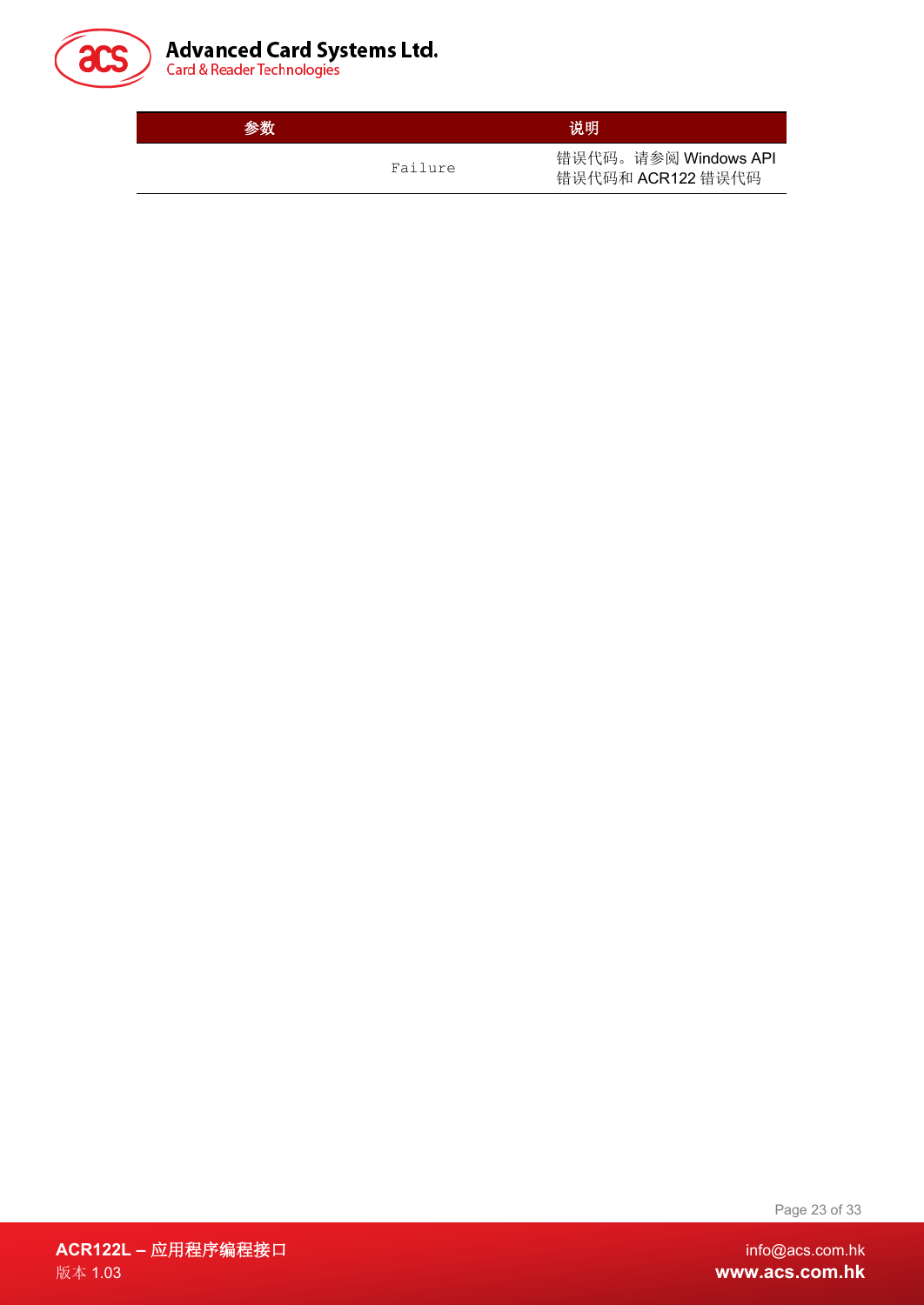

# <span id="page-23-0"></span>附录**A.** 数据结构

# <span id="page-23-1"></span>附录**A.1 \_ACR122\_TIMEOUTS** 结构引用

\_ACR122\_TIMEOUTS 数据结构主要用于 **ACR122\_GetTimeouts()**和 **ACR122\_SetTimeouts()**函 数。

- DWORD \_ACR122\_TIMEOUTS::numResponseRetries 应答重试次数。 默认为 1 次。
- DWORD \_ACR122\_TIMEOUTS::numStatusRetries 状态重试次数。 默认为 1 次。
- DWORD \_ACR122\_TIMEOUTS::responseTimeout 应答超时值,单位为毫秒。 默认为 10000 毫秒。
- DWORD \_ACR122\_TIMEOUTS::statusTimeout 状态超时值,单位为毫秒。 默认为 2000 毫秒。

# <span id="page-23-2"></span>附录**A.2 \_ACR122\_LED\_CONTROL** 结构引用

此\_ACR122\_LED\_CONTROL 数据结构主要用于 **ACR122\_SetLedStatesWithBeep()**函数。

- BOOL \_ACR122\_LED\_CONTROL::blinkEnabled 启用闪烁。 设置为 TRUE 可开启 LED 闪烁功能, 否则设置为 FALSE。 • DWORD \_ACR122\_LED\_CONTROL::finalState
- 最终状态。 可能的值是 ACR122\_LED\_STATE\_OFF 和 ACR122\_LED\_STATE\_ON。
- DWORD \_ACR122\_LED\_CONTROL::initialBlinkingState 初始闪烁状态。 可能的值是 ACR122\_LED\_STATE\_OFF 和 ACR122\_LED\_STATE\_ON。
- BOOL \_ACR122\_LED\_CONTROL::updateEnabled 启用更新。 设置为 TRUE 可以更新状态。否则设置为 FALSE。

Page 24 of 33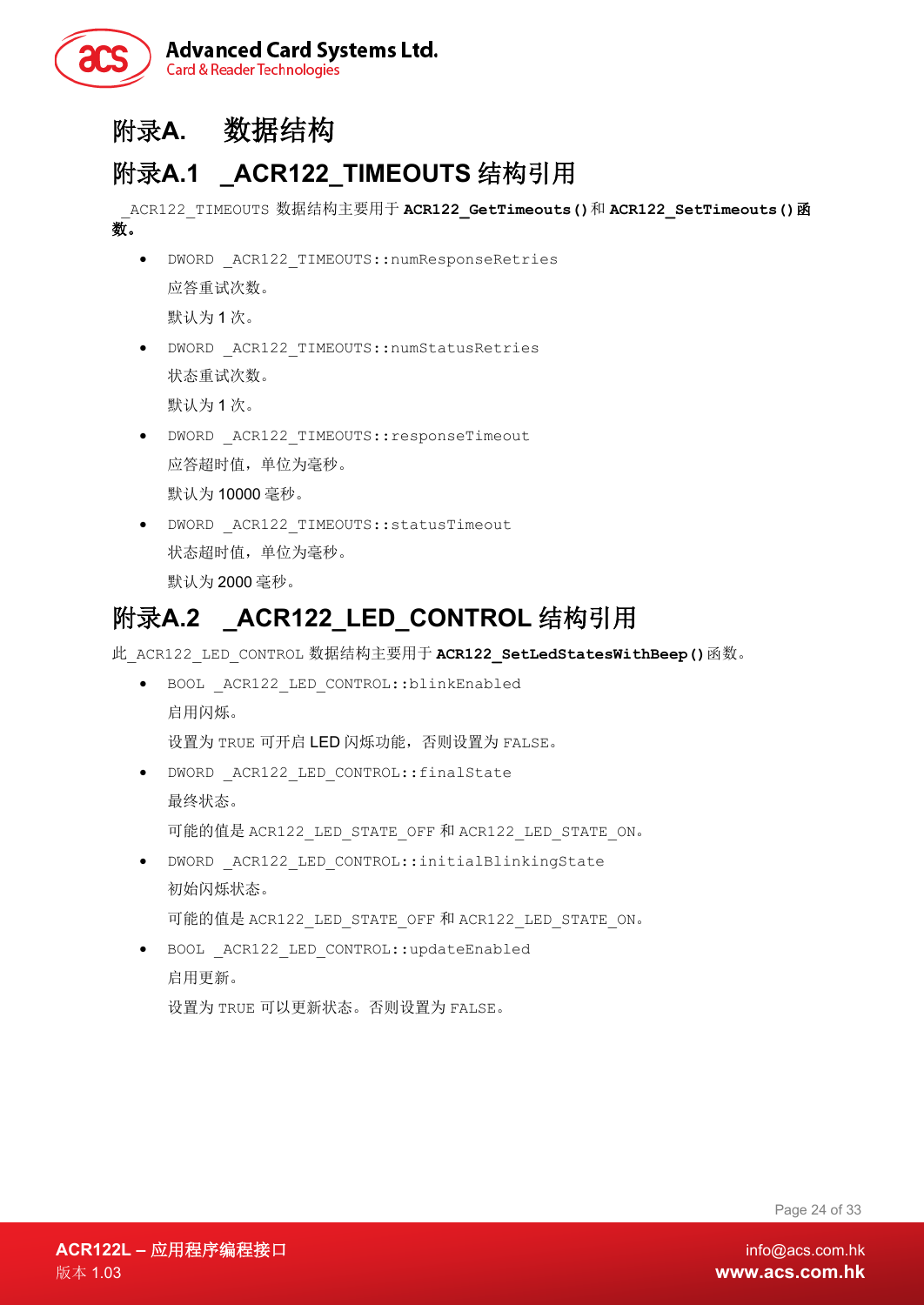

# <span id="page-24-0"></span>附录**B.** 高阶 **API** 返回的错误代码

- ACR122\_ERROR\_NO\_MORE\_HANDLES ((DWORD) 0x20000001L) 句柄无效。
- ACR122\_ERROR\_UNKNOWN\_STATUS ((DWORD) 0x20000002L) 读写器出现未知错误。
- ACR122\_ERROR\_OPERATION\_FAILURE ((DWORD) 0x20000003L) 操作失败。
- ACR122\_ERROR\_OPERATION\_TIMEOUT ((DWORD) 0x20000004L) 超时操作。
- ACR122\_ERROR\_INVALID\_CHECKSUM ((DWORD) 0x20000005L) 校验和计算错误。
- ACR122\_ERROR\_INVALID\_PARAMETER ((DWORD) 0x20000006L) 不正确的参数输入。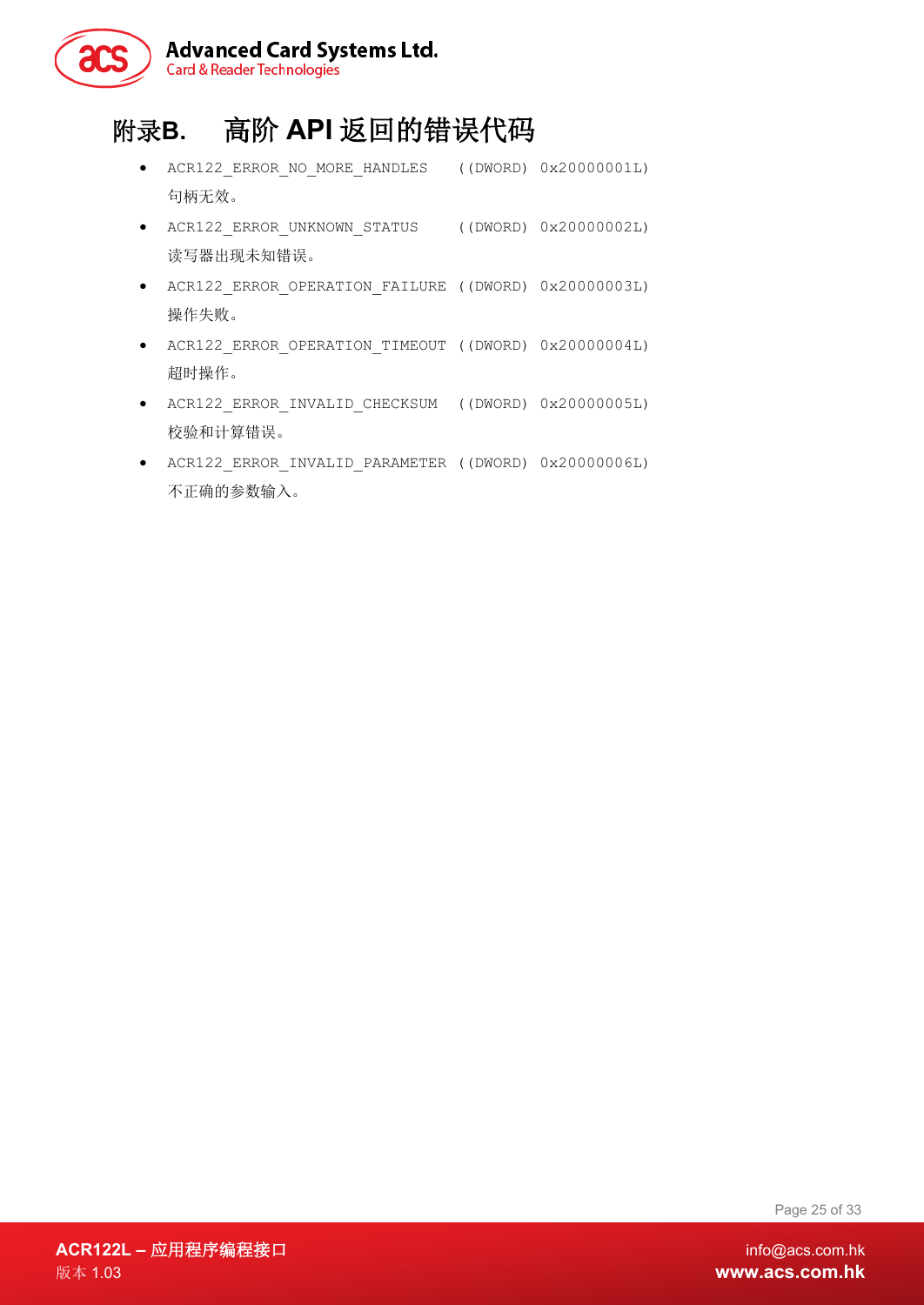

# <span id="page-25-0"></span>附录**C.** 标准的程序流

```
// ACR122L Test Program.cpp :Defines the entry point for the console 
application.
//
#include "stdafx.h"
#include "acr122.h"
#include "conio.h"
int tmain(int argc, TCHAR* argv[])
{
   DWORD Error;
   DWORD i;
   HANDLE hReader;
   TCHAR Temp[255];
   DWORD LED Status[4];
   ACR122_LED_CONTROL LED_CTRL[2];
   BYTE *cmd;
   BYTE PollCmd[] = {0xD4, 0x4A, 0x01, 0x00};BYTE GetChallenge[] = {0x80,0x84,0x00,0x00,0x08};
   BYTE RecBuff[255];
   DWORD RecLen;
   TCHAR DisplayMessage1[] = _T("ACR122L TESTING ");
   TCHAR DisplayMessage2[] = T(T123456789ABCDEF@");
   TCHAR *FW Ver;
   DWORD FW Len;
   FW Ver = Temp;
   FW<sub>Len</sub> = 255;printf("1) Open COM1\n");
   printf("==========================================\n");
   Error = ACR122 Open(T("\\\\\\.\\\COM1"), &hReader);
   printf("Error Code:%d\n",Error);
   printf("Press any key to continuou\n");
   getch();
   printf("\n\overline{\n}");
   printf("2) Test Firmware Version Slot 0 \n\cdot \n\cdot);
   printf("==========================================\n");
   Error = ACR122 GetFirmwareVersion(hReader, 0, FW Ver, &FW Len);
   printf("Error Code:%d\n",Error);
   if(Error == 0)\left\{ \right.printf("Firmware Code:");
      for (i=0; i < FW Len; i++)
         printf("%s", Temp+i);
      printf("n");
   }
   printf("Press any key to continuou\n");
```
Page 26 of 33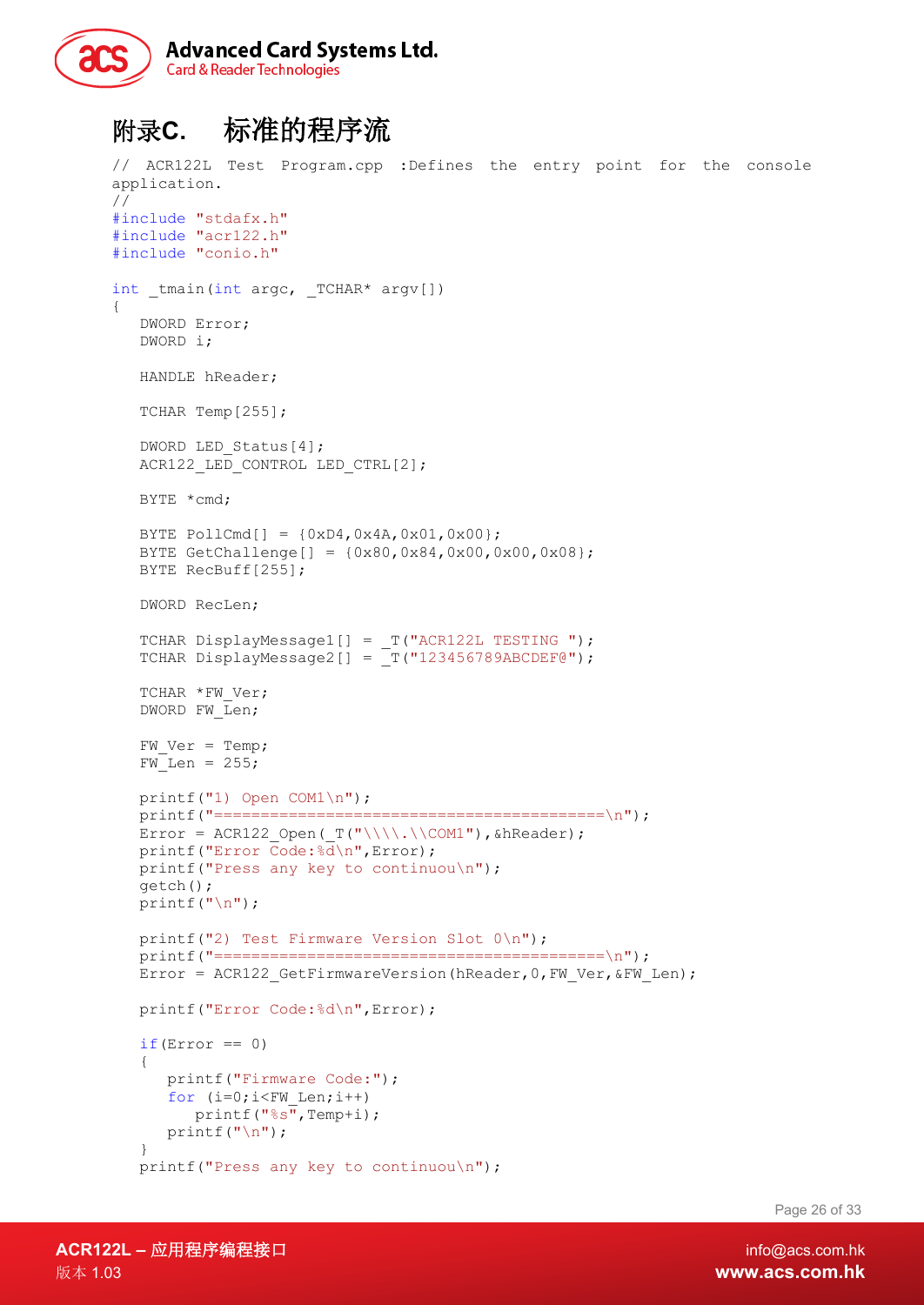```
Advanced Card Systems Ltd.
   Card & Reader Technologies
getch();
printf("n");
printf("3) Test Firmware Version Slot 1\n");
printf("==========================================\n");
Error = ACR122 GetFirmwareVersion(hReader, 1, FW Ver, &FW Len);
printf("Error Code:%d\n",Error);
if(Error == 0){
   printf("Firmware Code:");
   for (i=0; i < FW Len; i++)
      printf("%s",Temp+i);
   printf("n");
}
printf("Press any key to continuou\n");
getch();
printf("n");
printf("4) Test Firmware Version Slot 2\n");
printf("==========================================\n");
Error = ACR122 GetFirmwareVersion(hReader, 2, FW Ver, &FW Len);
printf("Error Code:%d\n",Error);
if(Error == 0)
{
   printf("Firmware Code:");
   for (i=0; i < FW Len; i++)
     printf("%s",Temp+i);
   printf("n");
}
printf("Press any key to continuou\n");
getch();
printf("n");
printf("5) Display First Row LCD Message\n");
printf("==========================================\n");
Error = ACR122_DisplayLcdMessage(hReader,0,0,DisplayMessage1);
printf("Error Code:%d\n",Error);
printf("Press any key to continuou\n");
getch();
printf("n");
printf("6) Display Second Row LCD Message\n");
printf("==========================================\n");
Error = ACR122 DisplayLcdMessage(hReader,1,0,DisplayMessage2);
printf("Error Code:%d\n",Error);
printf("Press any key to continuou\n");
getch();
printf("n");
printf("7) Turn On Backlight\n");
printf("==========================================\n");
Error = ACR122 EnableLcdBacklight(hReader,true);
printf("Error Code:%d\n",Error);
printf("Press any key to continuou\n");
getch();
printf("n");
```
Page 27 of 33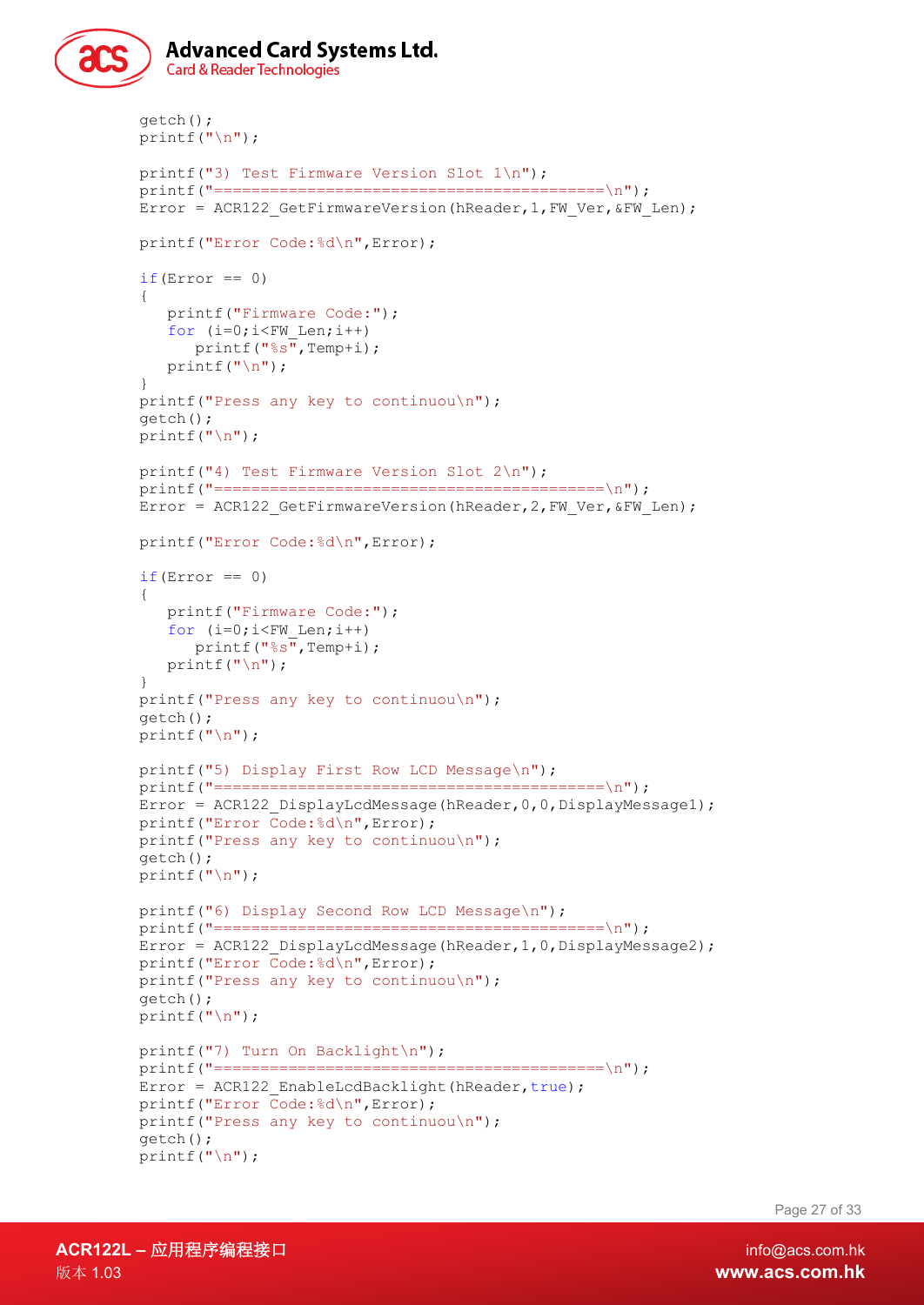```
Advanced Card Systems Ltd.
Card & Reader Technologies
```

```
printf("8) Turn Off Backlight\n");
printf("==========================================\n");
Error = ACR122 EnableLcdBacklight(hReader, false);
printf("Error Code:%d\n",Error);
printf("Press any key to continuou\n");
getch();
printf(''\n'');
printf("9) Clear LCD\n");
printf("==========================================\n");
Error = ACR122_ClearLcd(hReader);
printf("Error Code:%d\n",Error);
printf("Press any key to continuou\n");
getch();
printf("n");
Error = ACR122 EnableLed(hReader, true);
printf("10) Turn ON LEDO \n\times");
printf("==========================================\n");
LED Status[0] = ACR122 LED STATE ON;
LED Status[1] = ACR122 LED STATE OFF;
LED Status[2] = ACR122 LED STATE OFF;
LED Status[3] = ACR122 LED STATE OFF;
Error = ACR122 SetLedStates(hReader, LED Status, 4);
printf("Error Code:%d\n",Error);
printf("Press any key to continuou\n");
getch();
printf(''\n'');
printf("11) Turn ON LED1 \n\times");
printf(' == == == == == == == == == == == == == == \n'LED Status[0] = ACR122 LED STATE OFF;
LED Status[1] = ACR122 LED STATE ON;
LED_Status[2] = ACR122 LED_STATE OFF;
LED Status[3] = ACR122 LED STATE OFF;
Error = ACR122 SetLedStates(hReader, LED Status, 4);
printf("Error Code:%d\n",Error);
printf("Press any key to continuou\n");
getch();
printf("\n");
printf("12) Turn ON LED2 \n\times");
printf("==========================================\n");
LED Status[0] = ACR122 LED STATE OFF;
LED_Status[1] = ACR122 LED_STATE OFF;
LED<sup></sup>Status[2] = ACR122<sup>T</sup>LED<sup>T</sup>STATE<sup>T</sup>ON;
LED\_Status[3] = ACR122 \_LED\_STATE\_OFF;Error = ACR122 SetLedStates(hReader, LED Status, 4);
printf("Error Code:%d\n",Error);
printf("Press any key to continuou\n");
getch();
printf("n");
printf("13) Turn ON LED3 \n\times");
```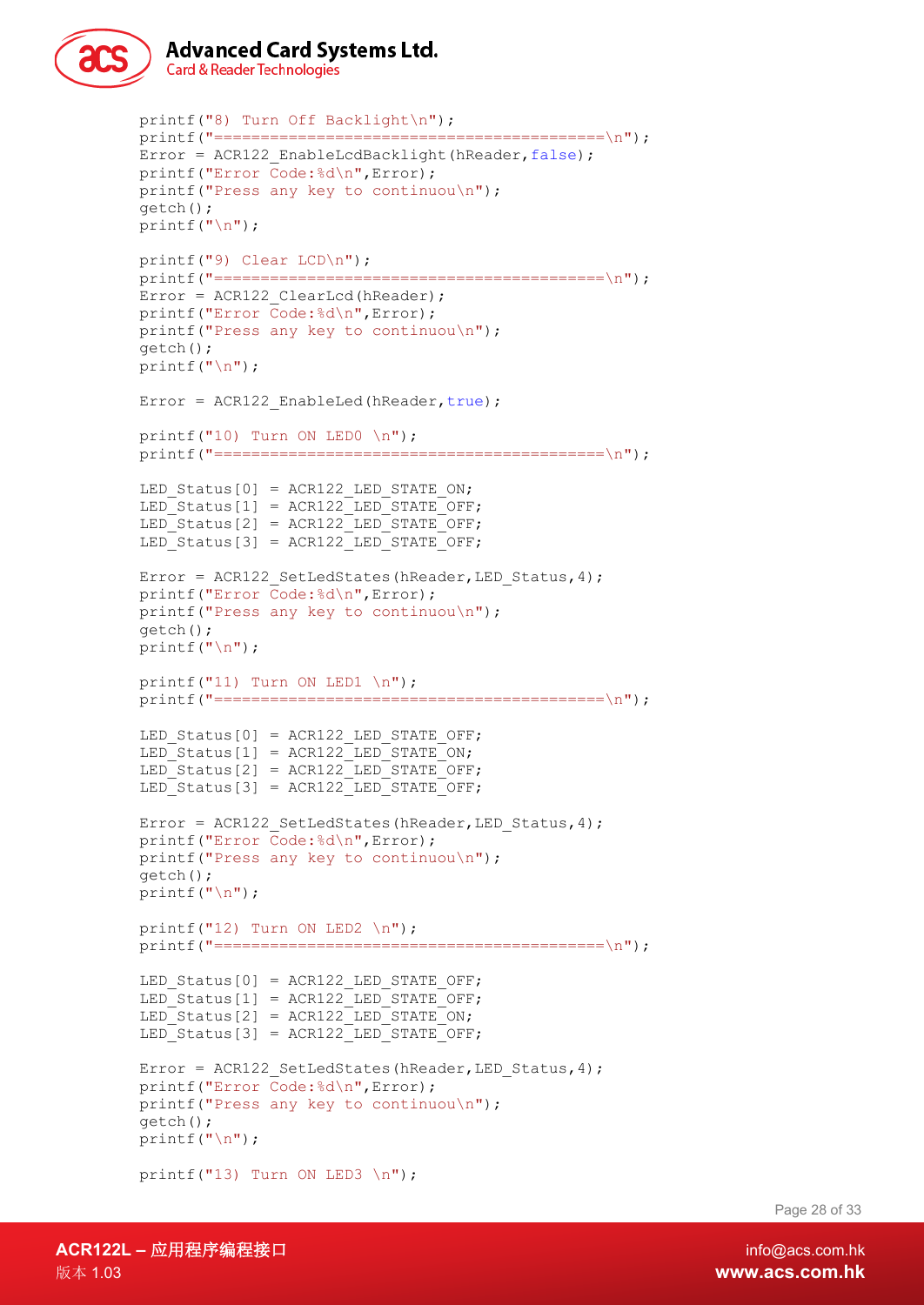

**Advanced Card Systems Ltd. Card & Reader Technologies** 

```
printf("==========================================\n");
LED Status[0] = ACR122 LED STATE OFF;
LED_Status[1] = ACR122_LED_STATE_OFF;
LED Status[2] = ACR122 LED STATE OFF;
LED Status[3] = ACR122 LED STATE ON;
Error = ACR122 SetLedStates(hReader, LED Status, 4);
printf("Error Code:%d\n",Error);
printf("Press any key to continuou\n");
getch();
printf("\n");
printf("14) Turn ON All LEDs \langle n" \rangle;
printf("==========================================\n");
LED Status[0] = ACR122 LED STATE ON;
LED Status[1] = ACR122 LED STATE ON;
LED Status[2] = ACR122 LED STATE ON;
LED Status[3] = ACR122 LED STATE ON;
Error = ACR122 SetLedStates(hReader, LED Status, 4);
printf("Error Code:%d\n",Error);
printf("Press any key to continuou\n");
getch();
printf("n");
printf("15) Turn OFF All LEDs \n");
printf("==========================================\n");
LED Status[0] = ACR122 LED STATE OFF;
LED Status[1] = ACR122 LED STATE OFF;
LED Status[2] = ACR122 LED STATE OFF;
LED Status[3] = ACR122 LED STATE OFF;
Error = ACR122 SetLedStates(hReader, LED Status, 4);
printf("Error Code:%d\n",Error);
printf("Press any key to continuou\n");
getch();
printf("n");
printf("16) Buzzer Test\n");
printf("==========================================\n");
Error = ACR122 Beep(hReader, 500, 500, 2);
printf("Error Code:%d\n",Error);
printf("Press any key to continuou\n");
getch();
printf("\n");
printf("17) Set LED with Buzzer \n");
printf("==========================================\n");
LED Status[0] = ACR122 LED STATE OFF;
LEDStatus[1] = ACR122 LED STATE OFF;
LED_Status[2] = ACR122 LED_STATE OFF;
LED Status[3] = ACR122 LED STATE OFF;
LED CTRL[0].blinkEnabled = true;
LED CTRL[0].finalState = ACR122 LED STATE OFF;
LED CTRL[0].initialBlinkingState = ACR122 LED STATE ON;
LED CTRL[0].updateEnabled = true;
```
Page 29 of 33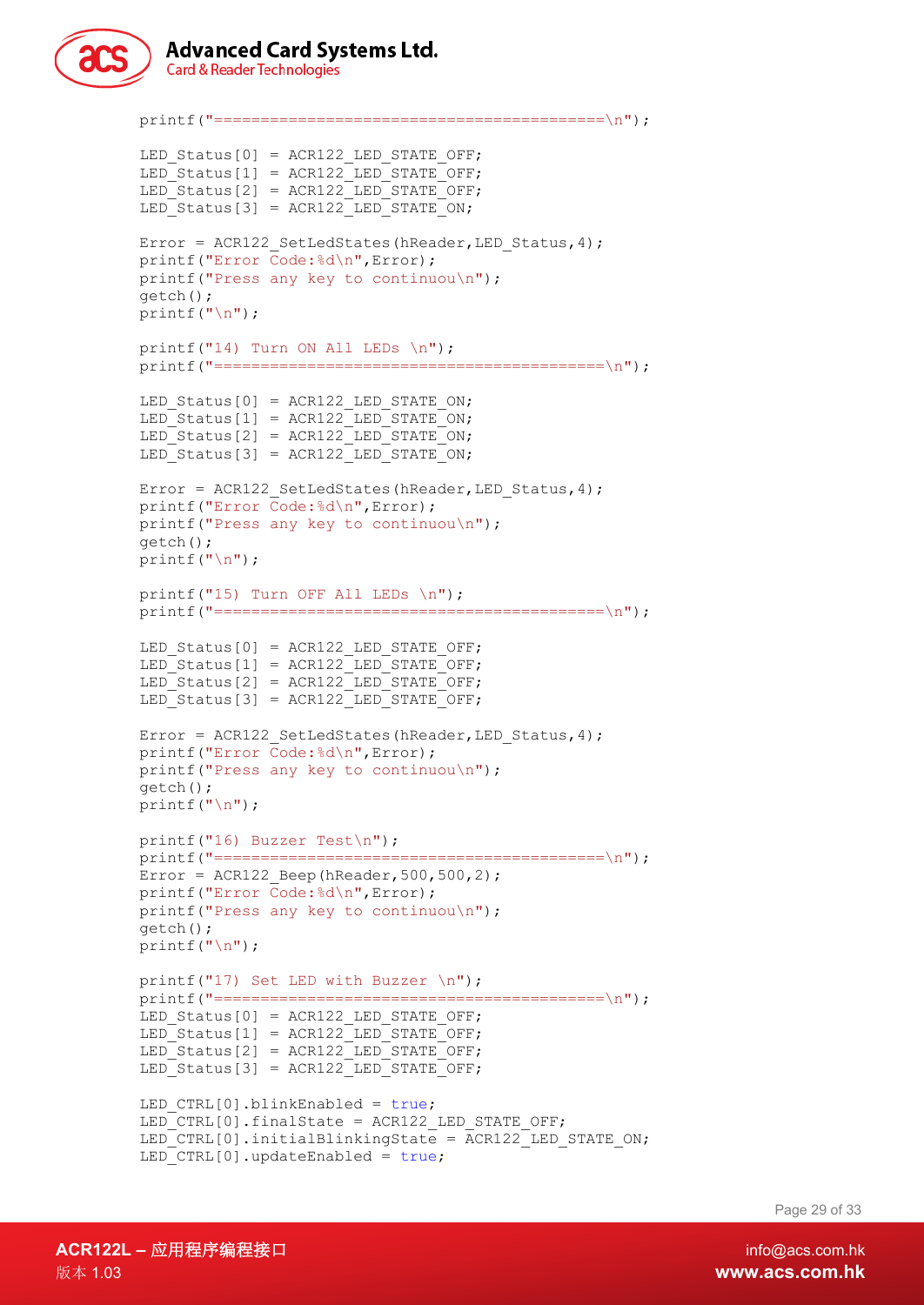```
Advanced Card Systems Ltd.
   Card & Reader Technologies
LED CTRL[1].blinkEnabled = true;
LED CTRL[1].finalState = ACR122 LED STATE OFF;
LED CTRL[1].initialBlinkingState = ACR122 LED STATE OFF;
LED CTRL[1].updateEnabled = true;
ODE ON T1);
printf("Error Code:%d\n",Error);
printf("Press any key to continuou\n");
getch();
```

```
Error = the contract of the contract of the contract of the contract of the contract of the contract of the contract of the contract of the contract of the contract of the contract of the contract of the contract of the co
ACR122_SetLedStatesWithBeep(hReader,LED_CTRL,2,500,500,3,ACR122_BUZZER_M
printf("\n");
Error = ACR122 EnableLed(hReader, false);
printf("18) Direct Command - Poll Type A Command \n\cdot");
printf("==========================================\n");
cmd = Po11Cmd:RecLen = 255:
Error = ACR122 DirectTransmit(hReader, cmd, 4, RecBuff, &RecLen);
printf("Error Code:%d\n",Error);
if(Error == 0){
   printf("Data Return:");
   for (i=0;i<RecLen;i++)
    {
       printf("%02X",RecBuff[i]);
       printf(" ");
   }
   printf("\n\ranglen");
}
printf("Press any key to continuou\n");
getch();
printf("n");
printf("19) Activate SAM A\n");
printf("-----|x| = 1RecLen = 255;Error = ACR122 PowerOnIcc(hReader, 0, RecBuff, &RecLen);
printf("Error Code:%d\n",Error);
if(Error == 0){
   printf("Data Return:");
   for (i=0;i<RecLen;i++)
    {
       printf("%02X",RecBuff[i]);
       printf(" ");
   }
   printf("n");
}
printf("Press any key to continuou\n");
getch();
printf("n");
printf("20) Activate SAM B\n");
printf("==========================================\n");
RecLen = 255;
```
Error = ACR122 PowerOnIcc(hReader, 1, RecBuff, &RecLen);

printf("Error Code:%d\n",Error);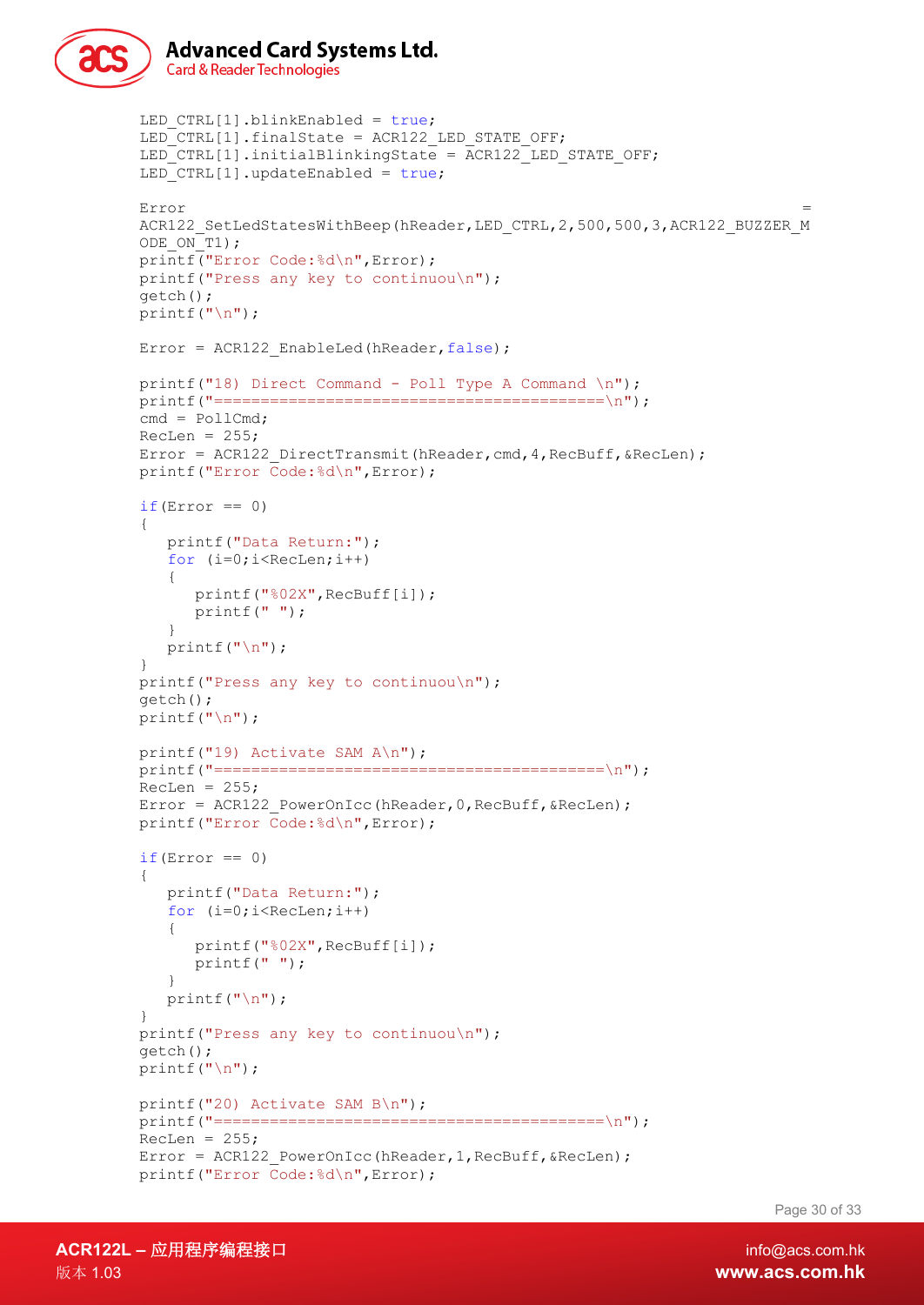

```
if(Error == 0)
{
   printf("Data Return:");
   for (i=0; i <RecLen; i++)
   {
      printf("%02X",RecBuff[i]);
      printf(" ");
   }
   printf("n");
}
printf("Press any key to continuou\n");
getch();
printf("n");
printf("21) Activate SAM C\n");
printf("------------------------------ 1);
RecLen = 255;Error = ACR122 PowerOnIcc(hReader, 2, RecBuff, &RecLen);
printf("Error Code:%d\n",Error);
if(Error == 0)
{
   printf("Data Return:");
   for (i=0;i<RecLen;i++)
   {
      printf("%02X",RecBuff[i]);
      printf(" ");
   }
   printf("\n\langle");
}
printf("Press any key to continuou\n");
getch();
printf("n");
printf("22) Get Challenge SAM A\n");
print(f("-----11111000; x)cmd = GetChallenge;
RecLen = 255;Error = ACR122 ExchangeApdu(hReader, 0, cmd, 5, RecBuff, &RecLen);
printf("Error Code:%d\n",Error);
if(Error == 0){
   printf("Data Return:");
   for (i=0; i <RecLen; i++)
   {
      printf("%02X",RecBuff[i]);
      printf(" ");
   }
   printf("n");
}
printf("Press any key to continuou\n");
getch();
printf("n");
printf("23) Get Challenge SAM B\n");
printf("==========================================\n");
cmd = GetChallenge;
RecLen = 255;Error = ACR122 ExchangeApdu(hReader, 1, cmd, 5, RecBuff, &RecLen);
```
Page 31 of 33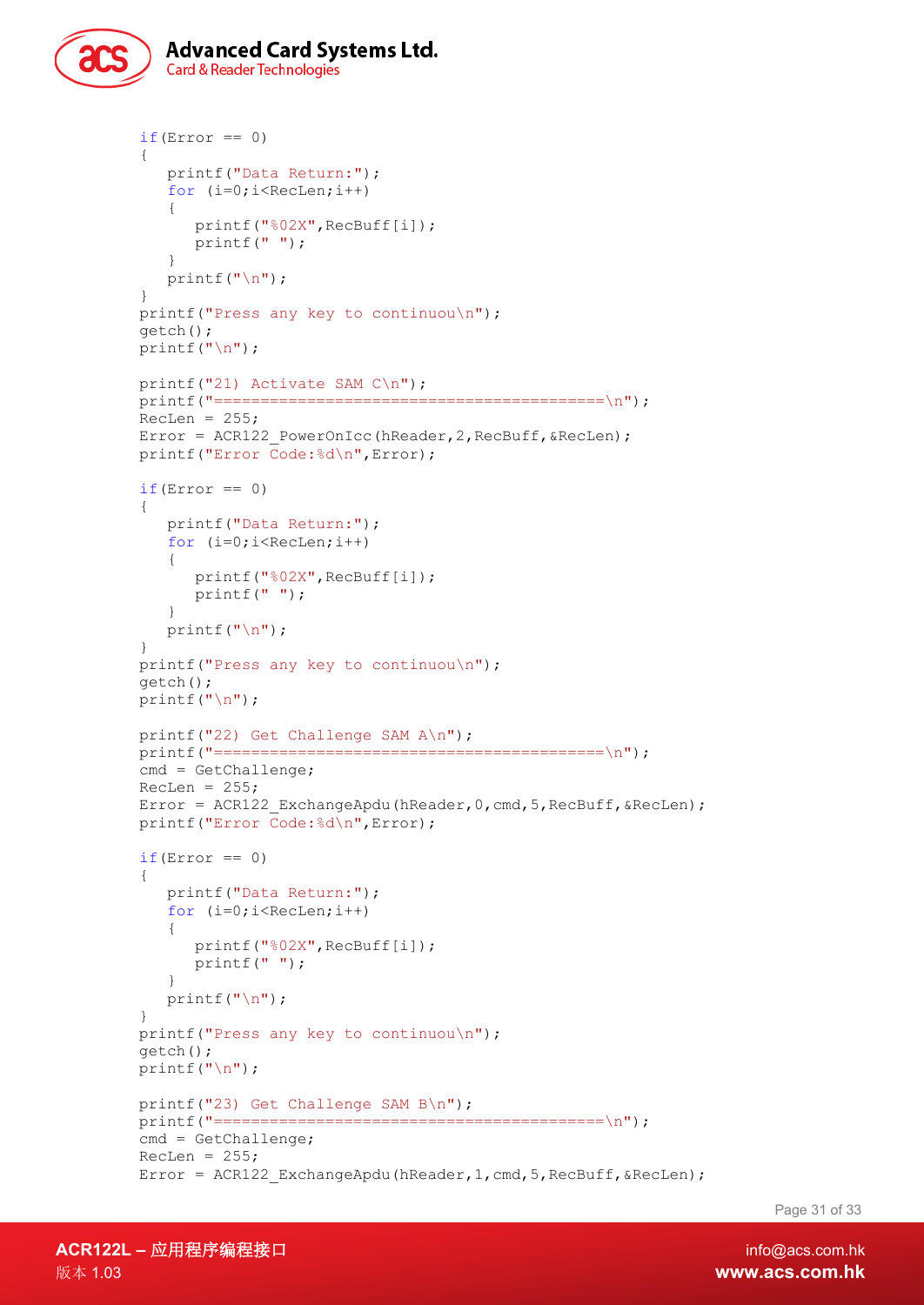

```
printf("Error Code:%d\n",Error);
if(Error == 0)
{
   printf("Data Return:");
   for (i=0; i <RecLen; i++)
   {
      printf("%02X",RecBuff[i]);
      printf(" ");
   }
   print(f("\n^n);}
printf("Press any key to continuou\n");
getch();
printf("n");
printf("24) Get Challenge SAM C\n");
printf("------------------------------ 1);
cmd = GetChallenge;
RecLen = 255;Error = ACR122 ExchangeApdu(hReader, 2, cmd, 5, RecBuff, &RecLen);
printf("Error Code:%d\n",Error);
if(Error == 0){
   printf("Data Return:");
   for (i=0;i<RecLen;i++)
   {
      printf("%02X",RecBuff[i]);
      printf(" ");
   }
   printf("\n\langle");
}
printf("Press any key to continuou\n");
getch();
printf("n");
printf("25) Deactivate SAM A\n");
printf("==========================================\n");
Error = ACR122 PowerOffIcc(hReader, 0);
printf("Error Code:%d\n",Error);
printf("Press any key to continuou\n");
getch();
printf("n");
printf("26) Deactivate SAM B\n");
printf("==========================================\n");
Error = ACR122 PowerOffIcc(hReader, 1);
printf("Error Code:%d\n",Error);
printf("Press any key to continuou\n");
getch();
printf("n");
printf("27) Deactivate SAM C\n");
printf("==========================================\n");
Error = ACR122 PowerOffIcc(hReader, 2);
printf("Error Code:%d\n",Error);
printf("Press any key to continuou\n");
getch();
printf(''\n'');
printf("28) Change Baud Rate to 115200\n");
```
Page 32 of 33